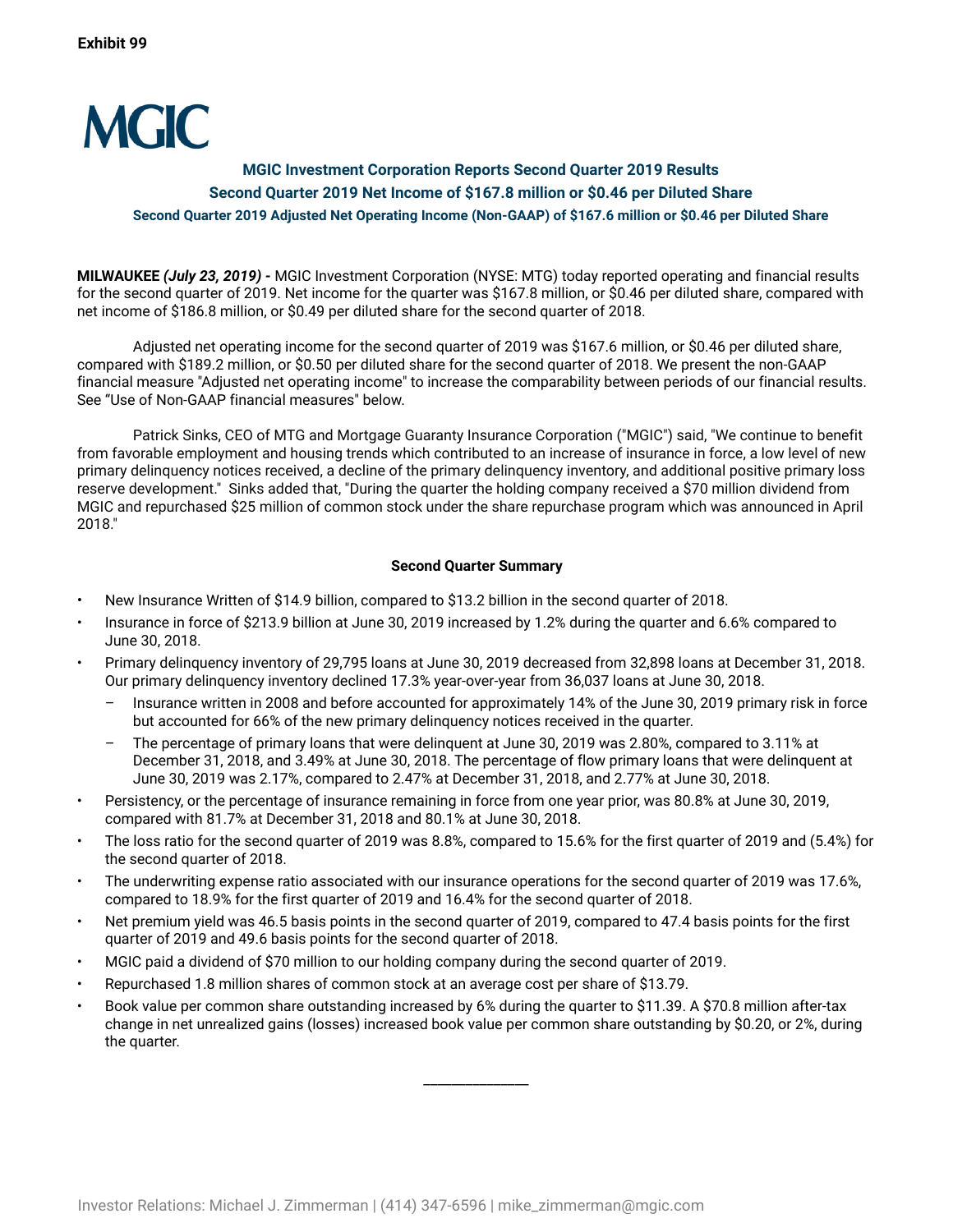### **Revenues**

Total revenues for the second quarter of 2019 were \$292.3 million, compared to \$282.0 million in the second quarter last year. Net premiums written for the quarter were \$243.6 million, compared to \$255.4 million for the same period last year. Net premiums earned for the quarter were \$247.1 million, compared to \$247.0 million for the same period last year. Net premiums written and earned reflect an increase in ceded premiums compared to the same period of last year, which offset an increase in premiums from a higher average insurance in force and a decrease in premium refunds from lower claim activity. The increase in ceded premiums was due to a \$6.8 million non-recurring termination fee related to our 2015 quota share reinsurance transaction, premiums ceded under our excess-of-loss reinsurance transactions (insurancelinked notes), and a lower profit commission due to higher ceded losses. Net premiums earned also reflect an increase in premiums from single premium policy cancellations. Investment income for the second quarter increased to \$42.4 million, from \$34.5 million for the same period last year, resulting from an increase in the consolidated investment portfolio as well as higher yields.

## **Losses and expenses**

### Losses incurred

Losses incurred in the second quarter of 2019 were \$21.8 million, compared to (\$13.5) million in the second quarter of 2018. During the second quarter of 2019 there was a \$30 million reduction in losses incurred due to positive development on our primary loss reserves, before reinsurance, for previously received delinquent notices, compared to a reduction of \$70 million in the second quarter of 2018. Losses incurred in the quarter associated with delinquency notices received in the quarter reflect a lower estimated claim rate when compared to the same period of last year.

### Underwriting and other expenses

Net underwriting and other expenses were \$45.7 million in the second quarter of 2019, compared to \$44.7 million in the same period last year.

### **Capital**

- As of June 30, 2019, total shareholders' equity was \$4.0 billion and outstanding principal on borrowings was \$837 million.
- Preliminary Consolidated Risk-to-Capital was 10.0:1 as of June 30, 2019.
- MGIC's PMIERs Available Assets totaled \$4.4 billion, or \$1.1 billion above its Minimum Required Assets as of June 30, 2019.

## **Other Balance Sheet and Liquidity Metrics**

- Total assets were \$6.1 billion as of June 30, 2019, compared to \$5.7 billion as of December 31, 2018, and \$5.6 billion as of June 30, 2018.
- The fair value of our investment portfolio, cash and cash equivalents was \$5.7 billion as of June 30, 2019, compared to \$5.3 billion as of December 31, 2018, and \$5.1 billion as of June 30, 2018.
- Investments, cash and cash equivalents at the holding company were \$333 million as of June 30, 2019, compared to \$248 million as of December 31, 2018, and \$191 million as of June 30, 2018.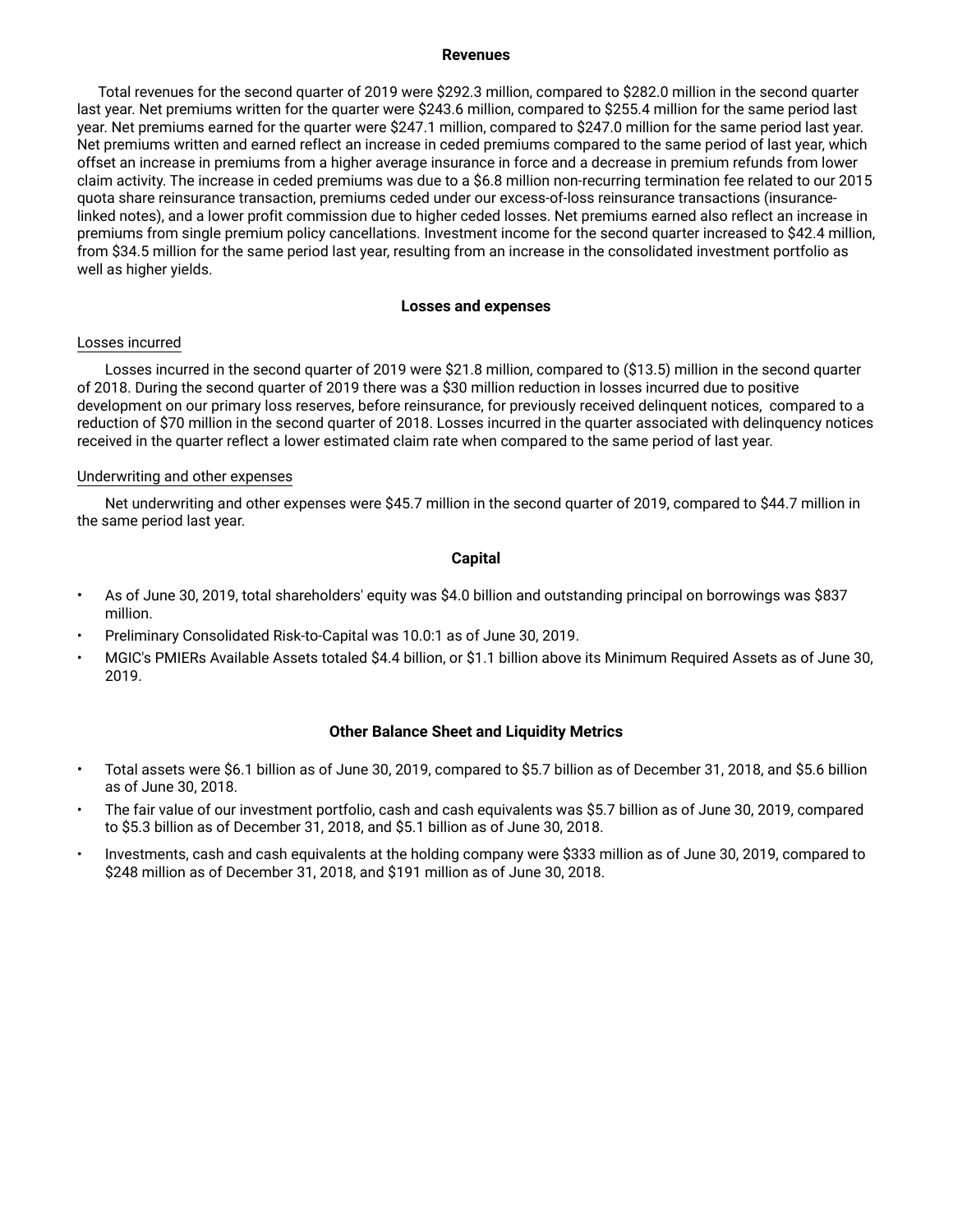# **Conference Call and Webcast Details**

MGIC Investment Corporation will hold a conference call today, July 23, 2019, at 10 a.m. ET to allow securities analysts and shareholders the opportunity to hear management discuss the company's quarterly results. The conference call number is 1-866-834-4126. The call is being webcast and can be accessed at the company's website at http:// mtg.mgic.com/. A replay of the webcast will be available on the company's website through August 23, 2019 under "Newsroom."

# **About MGIC**

MGIC (www.mgic.com), the principal subsidiary of MGIC Investment Corporation, serves lenders throughout the United States, Puerto Rico, and other locations helping families achieve homeownership sooner by making affordable lowdown-payment mortgages a reality. At June 30, 2019, MGIC had \$213.9 billion of primary insurance in force covering over one million mortgages.

This press release, which includes certain additional statistical and other information, including non-GAAP financial information, and a supplement that contains various portfolio statistics are both available on the Company's website at https://mtg.mgic.com/ under "Newsroom."

From time to time MGIC Investment Corporation releases important information via postings on its corporate website, and via postings on MGIC's website for information related to underwriting and pricing, and intends to continue to do so in the future. Such postings include corrections of previous disclosures, and may be made without any other disclosure. Investors and other interested parties are encouraged to enroll to receive automatic email alerts and Really Simple Syndication (RSS) feeds regarding new postings. Enrollment information for MGIC Investment Corporation alerts can be found at https://mtg.mgic.com/shareholder-services/email-alerts. For information about our underwriting and rate changes, see https://www.mgic.com/underwriting.

# **Safe Harbor Statement**

# **Forward Looking Statements and Risk Factors:**

Our actual results could be affected by the risk factors below. These risk factors should be reviewed in connection with this press release and our periodic reports to the Securities and Exchange Commission ("SEC"). These risk factors may also cause actual results to differ materially from the results contemplated by forward looking statements that we may make. Forward looking statements consist of statements which relate to matters other than historical fact, including matters that inherently refer to future events. Among others, statements that include words such as "believe," "anticipate," "will" or "expect," or words of similar import, are forward looking statements. We are not undertaking any obligation to update any forward looking statements or other statements we may make even though these statements may be affected by events or circumstances occurring after the forward looking statements or other statements were made. No investor should rely on the fact that such statements are current at any time other than the time at which this press release was delivered for dissemination to the public.

In addition, the current period financial results included in this press release may be affected by additional information that arises prior to the filing of our Form 10-Q for the quarter ended June 30, 2019.

While we communicate with security analysts from time to time, it is against our policy to disclose to them any material non-public information or other confidential information. Accordingly, investors should not assume that we agree with any statement or report issued by any analyst irrespective of the content of the statement or report, and such reports are not our responsibility.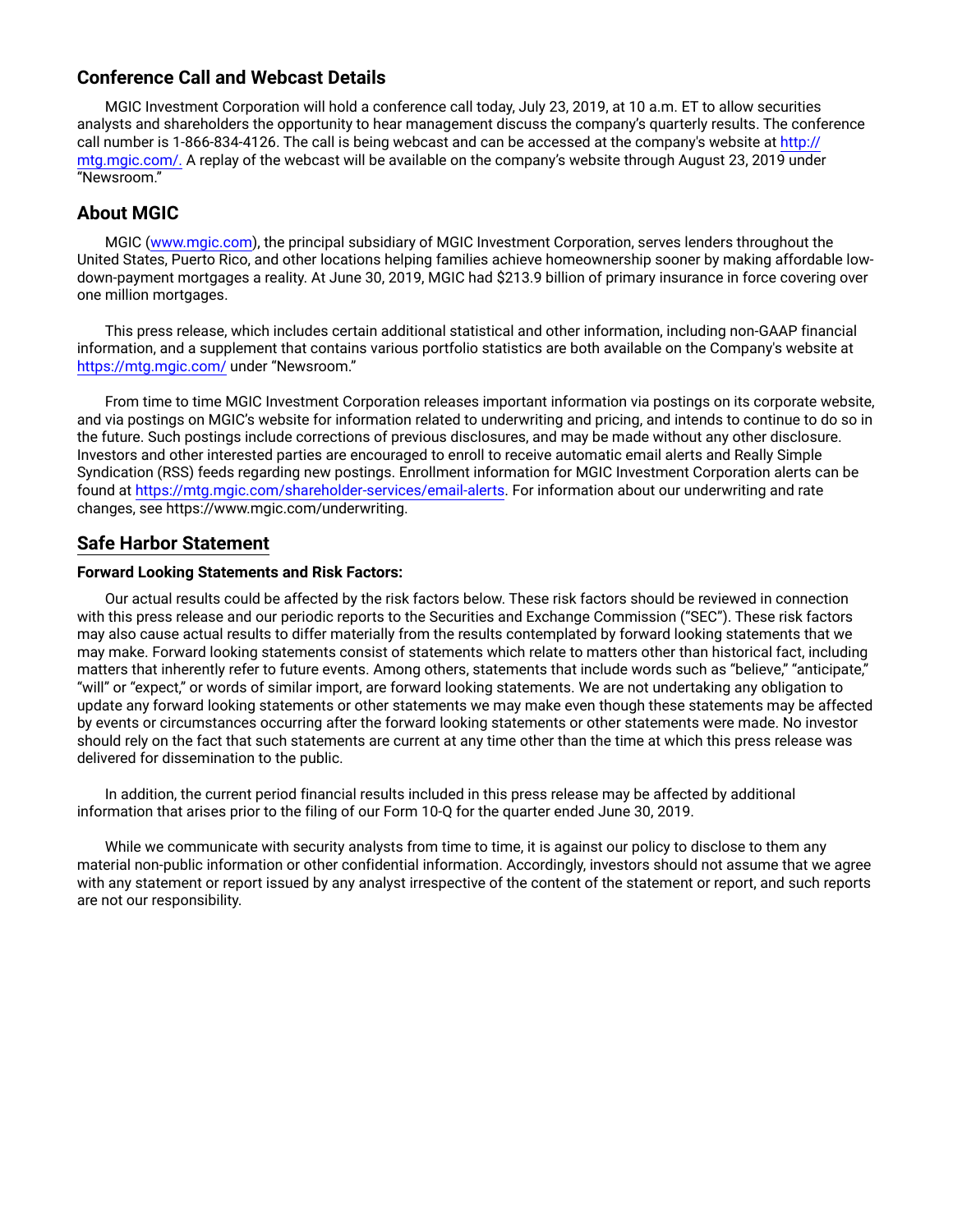# **Use of Non-GAAP financial measures**

We believe that use of the Non-GAAP measures of adjusted pre-tax operating income (loss), adjusted net operating income (loss) and adjusted net operating income (loss) per diluted share facilitate the evaluation of the company's core financial performance thereby providing relevant information to investors. These measures are not recognized in accordance with accounting principles generally accepted in the United States of America (GAAP) and should not be viewed as alternatives to GAAP measures of performance.

**Adjusted pre-tax operating income (loss)** is defined as GAAP income (loss) before tax, excluding the effects of net realized investment gains (losses), gain (loss) on debt extinguishment, net impairment losses recognized in income (loss) and infrequent or unusual non-operating items where applicable.

**Adjusted net operating income (loss)** is defined as GAAP net income (loss) excluding the after-tax effects of net realized investment gains (losses), gain (loss) on debt extinguishment, net impairment losses recognized in income (loss), and infrequent or unusual non-operating items where applicable. The amounts of adjustments to components of pre-tax operating income (loss) are tax effected using a federal statutory tax rate of 21%.

**Adjusted net operating income (loss) per diluted share** is calculated in a manner consistent with the accounting standard regarding earnings per share by dividing (i) adjusted net operating income (loss) after making adjustments for interest expense on convertible debt, whenever the impact is dilutive, by (ii) diluted weighted average common shares outstanding, which reflects share dilution from unvested restricted stock units and from convertible debt when dilutive under the "ifconverted" method.

Although adjusted pre-tax operating income (loss) and adjusted net operating income (loss) exclude certain items that have occurred in the past and are expected to occur in the future, the excluded items represent items that are: (1) not viewed as part of the operating performance of our primary activities; or (2) impacted by both discretionary and other economic or regulatory factors and are not necessarily indicative of operating trends, or both. These adjustments, along with the reasons for their treatment, are described below. Trends in the profitability of our fundamental operating activities can be more clearly identified without the fluctuations of these adjustments. Other companies may calculate these measures differently. Therefore, their measures may not be comparable to those used by us.

- (1) *Net realized investment gains (losses).* The recognition of net realized investment gains or losses can vary significantly across periods as the timing of individual securities sales is highly discretionary and is influenced by such factors as market opportunities, our tax and capital profile, and overall market cycles.
- (2) *Gains and losses on debt extinguishment.* Gains and losses on debt extinguishment result from discretionary activities that are undertaken to enhance our capital position, improve our debt profile, and/or reduce potential dilution from our outstanding convertible debt.
- (3) *Net impairment losses recognized in earnings.* The recognition of net impairment losses on investments can vary significantly in both size and timing, depending on market credit cycles, individual issuer performance, and general economic conditions.
- (4) *Infrequent or unusual non-operating items.* Our income tax expense includes amounts related to our IRS dispute and is related to past transactions which are non-recurring in nature and are not part of our primary operating activities.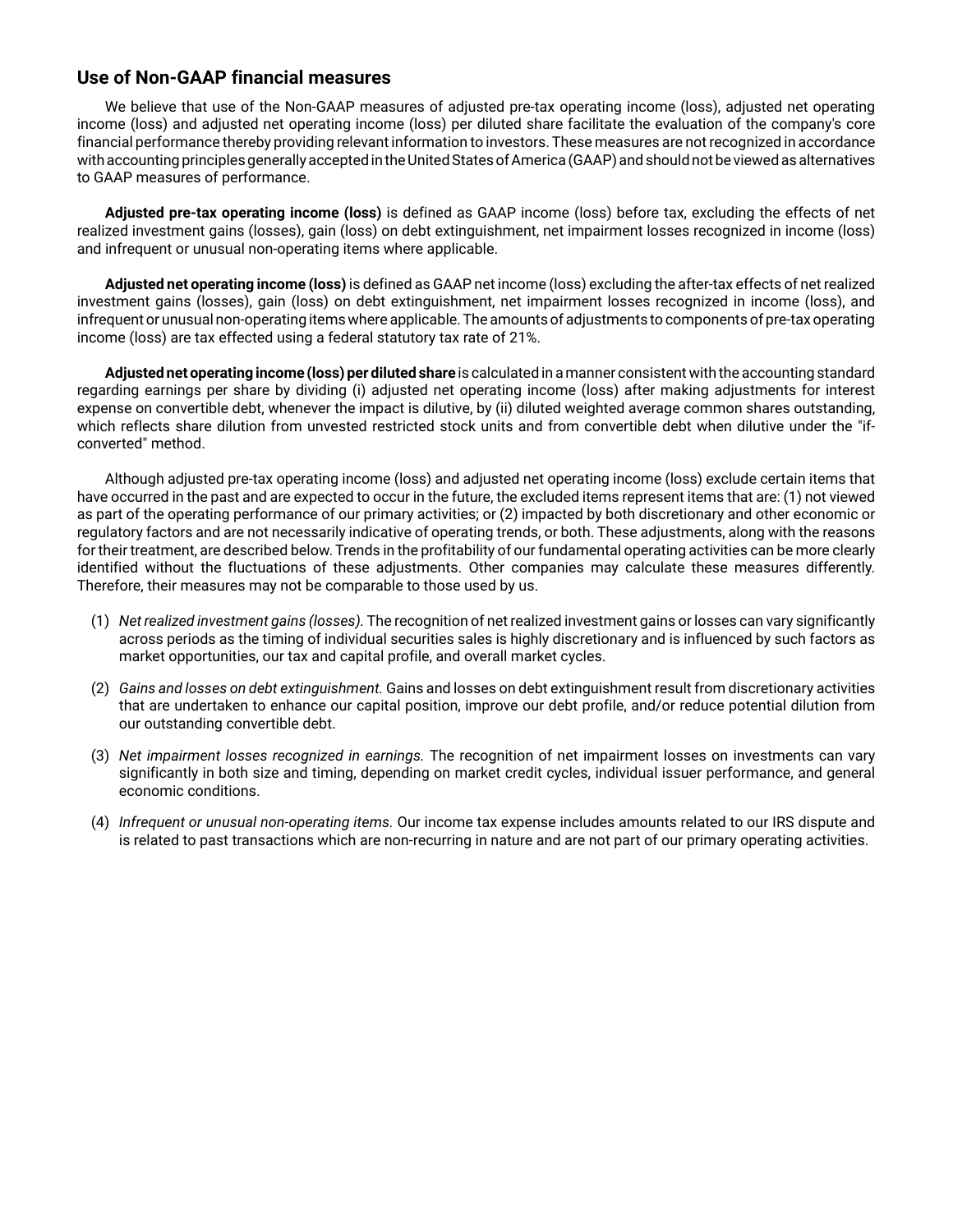# MGIC INVESTMENT CORPORATION AND SUBSIDIARIES CONDENSED CONSOLIDATED STATEMENTS OF OPERATIONS (UNAUDITED)

|                                        |    | Three Months Ended June 30, |               |     |         | Six Months Ended June 30, |          |
|----------------------------------------|----|-----------------------------|---------------|-----|---------|---------------------------|----------|
| (In thousands, except per share data)  |    | 2019                        | 2018          |     | 2019    |                           | 2018     |
| Net premiums written                   | \$ | 243,598                     | \$<br>255,436 | S.  | 487,879 | \$                        | 492,342  |
| <b>Revenues</b>                        |    |                             |               |     |         |                           |          |
| Net premiums earned                    | \$ | 247,102                     | \$<br>246,964 | \$  | 496,863 | \$                        | 479,071  |
| Net investment income                  |    | 42,423                      | 34,502        |     | 83,008  |                           | 66,623   |
| Net realized investment gains (losses) |    | 307                         | (1,897)       |     | (219)   |                           | (2, 226) |
| Other revenue                          |    | 2,485                       | 2,431         |     | 4,315   |                           | 4,302    |
| <b>Total revenues</b>                  |    | 292,317                     | 282,000       |     | 583,967 |                           | 547,770  |
| Losses and expenses                    |    |                             |               |     |         |                           |          |
| Losses incurred, net                   |    | 21,836                      | (13, 455)     |     | 60,899  |                           | 10,395   |
| Underwriting and other expenses, net   |    | 45,720                      | 44,687        |     | 94,138  |                           | 93,349   |
| Interest expense                       |    | 13,550                      | 13,246        |     | 26,783  |                           | 26,479   |
| Total losses and expenses              |    | 81,106                      | 44,478        |     | 181,820 |                           | 130,223  |
| Income before tax                      |    | 211,211                     | 237,522       |     | 402,147 |                           | 417,547  |
| Provision for income taxes             |    | 43,433                      | 50,708        |     | 82,428  |                           | 87,096   |
| Net income                             | Ŝ  | 167,778                     | \$<br>186,814 | \$. | 319,719 | \$                        | 330,451  |
| Net income per diluted share           | \$ | 0.46                        | \$<br>0.49    | \$  | 0.87    | \$                        | 0.87     |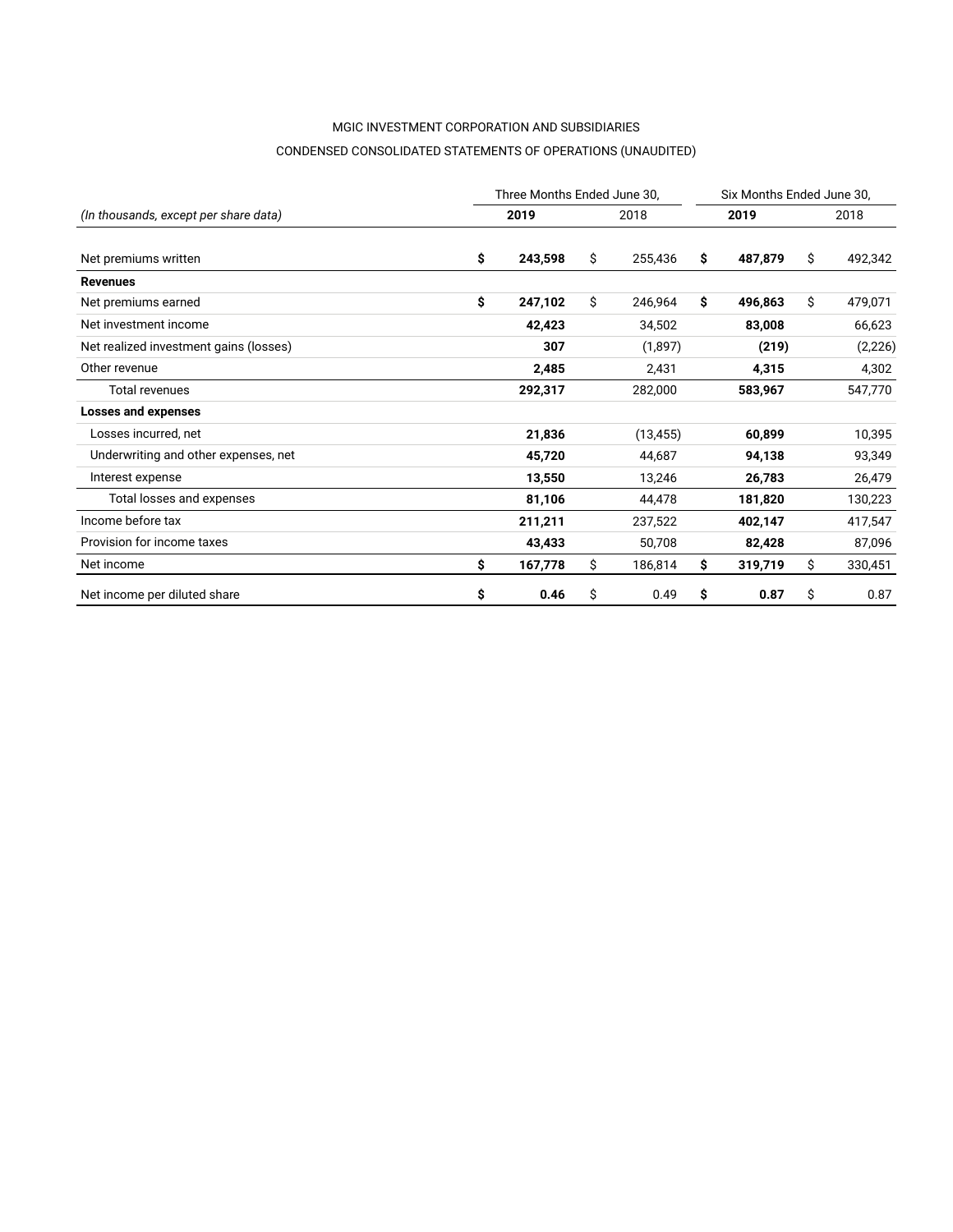# MGIC INVESTMENT CORPORATION AND SUBSIDIARIES EARNINGS PER SHARE (UNAUDITED)

|                                                        |    | Three Months Ended June 30, |   |         |    | Six Months Ended June 30. |      |         |
|--------------------------------------------------------|----|-----------------------------|---|---------|----|---------------------------|------|---------|
| (In thousands, except per share data)                  |    | 2019                        |   | 2018    |    | 2019                      | 2018 |         |
| Net income                                             | \$ | 167,778                     | Ŝ | 186.814 | s  | 319,719                   | S    | 330,451 |
| Interest expense, net of tax $(1)$ :                   |    |                             |   |         |    |                           |      |         |
| 9% Convertible Junior Subordinated Debentures due 2063 |    | 4.566                       |   | 4.566   |    | 9.132                     |      | 9,132   |
| Diluted net income available to common shareholders    | \$ | 172,344                     | Ŝ | 191.380 | \$ | 328.851                   | Ŝ.   | 339.583 |
| Weighted average shares - basic                        |    | 355,734                     |   | 368,578 |    | 355,694                   |      | 369,736 |
| Effect of dilutive securities:                         |    |                             |   |         |    |                           |      |         |
| Unvested restricted stock units                        |    | 1,841                       |   | 1.275   |    | 1,913                     |      | 1,472   |
| 9% Convertible Junior Subordinated Debentures due 2063 |    | 19,028                      |   | 19.028  |    | 19.028                    |      | 19.028  |
| Weighted average shares - diluted                      |    | 376,603                     |   | 388,881 |    | 376,635                   |      | 390,236 |
| Net income per diluted share                           | s  | 0.46                        | Ŝ | 0.49    | s  | 0.87                      | S    | 0.87    |

 $(1)$  Interest expense for the three and six months ended June 30, 2019 and 2018 has been tax effected at a rate of 21%.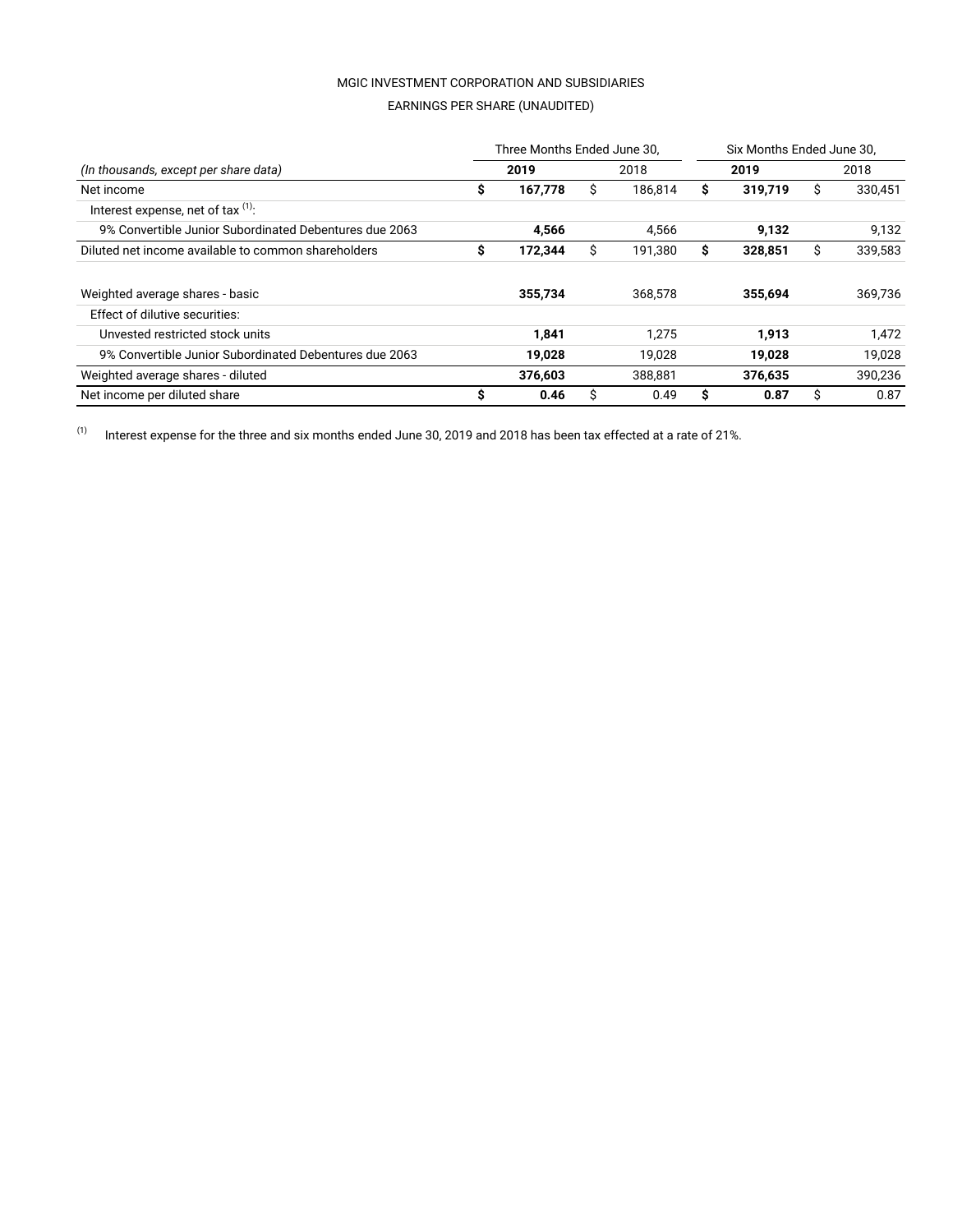#### NON-GAAP RECONCILIATIONS

#### **Reconciliation of Income before tax / Net income to Adjusted pre-tax operating income / Adjusted net operating income**

|                                                                      |   |         |   |            |   | Three Months Ended June 30, |    |         |   |            |   |                    |  |
|----------------------------------------------------------------------|---|---------|---|------------|---|-----------------------------|----|---------|---|------------|---|--------------------|--|
|                                                                      |   |         |   | 2019       |   |                             |    |         |   | 2018       |   |                    |  |
| (In thousands, except per share amounts)                             |   | Pre-tax |   | Tax Effect |   | <b>Net</b><br>(after-tax)   |    | Pre-tax |   | Tax Effect |   | Net<br>(after-tax) |  |
| Income before tax / Net income                                       | s | 211,211 | s | 43,433     | s | 167,778                     | S. | 237.522 | S | 50.708     | S | 186,814            |  |
| Adjustments:                                                         |   |         |   |            |   |                             |    |         |   |            |   |                    |  |
| Additional income tax provision related to<br><b>IRS</b> litigation  |   |         |   |            |   |                             |    |         |   | (923)      |   | 923                |  |
| Net realized investment (gains) losses                               |   | (217)   |   | (46)       |   | (171)                       |    | 1.897   |   | 398        |   | 1,499              |  |
| Adjusted pre-tax operating income / Adjusted<br>net operating income |   | 210.994 | ς | 43.387     | ς | 167.607                     |    | 239.419 |   | 50.183     |   | 189.236            |  |

#### **Reconciliation of Net income per diluted share to Adjusted net operating income per diluted share**

| Weighted average shares - diluted                            | 376.603 | 388.881 |     |
|--------------------------------------------------------------|---------|---------|-----|
| Net income per diluted share                                 | 0.46    | 0.49    |     |
| Additional income tax provision related to<br>IRS litigation |         |         | (1) |
| Net realized investment (gains) losses                       |         |         | (1) |
| Adjusted net operating income per diluted<br>share           | 0.46    | 0.50    |     |

 $^{(1)}$  For the three months ended June 30, 2018, the individual adjustments are each less than \$0.01 per diluted share, but collectively aggregate to \$0.01 per diluted share.

# **Reconciliation of Income before tax / Net income to Adjusted pre-tax operating income / Adjusted net operating income**

|                                                                      |   |         |   |                   |    | Six Months Ended June 30, |         |         |            |         |    |                           |
|----------------------------------------------------------------------|---|---------|---|-------------------|----|---------------------------|---------|---------|------------|---------|----|---------------------------|
|                                                                      |   |         |   | 2019              |    |                           |         |         |            | 2018    |    |                           |
| (In thousands, except per share amounts)                             |   | Pre-tax |   | <b>Tax Effect</b> |    | Net<br>(after-tax)        | Pre-tax |         | Tax Effect |         |    | <b>Net</b><br>(after-tax) |
| Income before tax / Net income                                       | S | 402,147 | S | 82,428            | S. | 319,719                   | S.      | 417.547 | S          | 87,096  | S  | 330,451                   |
| Adjustments:                                                         |   |         |   |                   |    |                           |         |         |            |         |    |                           |
| Additional income tax provision related to<br><b>IRS</b> litigation  |   |         |   |                   |    |                           |         |         |            | (1,631) |    | 1,631                     |
| Net realized investment losses                                       |   | 403     |   | 85                |    | 318                       |         | 2.226   |            | 467     |    | 1,759                     |
| Adjusted pre-tax operating income / Adjusted<br>net operating income | S | 402.550 | s | 82.513            | S  | 320.037                   | S       | 419.773 | S          | 85.932  | Ś. | 333.841                   |

#### **Reconciliation of Net income per diluted share to Adjusted net operating income per diluted share**

| Weighted average shares - diluted                                   | 376.635 | 390.236 |     |
|---------------------------------------------------------------------|---------|---------|-----|
| Net income per diluted share                                        | 0.87    | 0.87    |     |
| Additional income tax provision related to<br><b>IRS</b> litigation |         |         | (1) |
| Net realized investment losses                                      |         |         | (1) |
| Adjusted net operating income per diluted<br>share                  | 0.87    | 0.88    |     |

 $^{(1)}$  For the six months ended June 30, 2018, the the individual adjustments are each less than \$0.01 per diluted share, but collectively aggregate to \$0.01 per diluted share.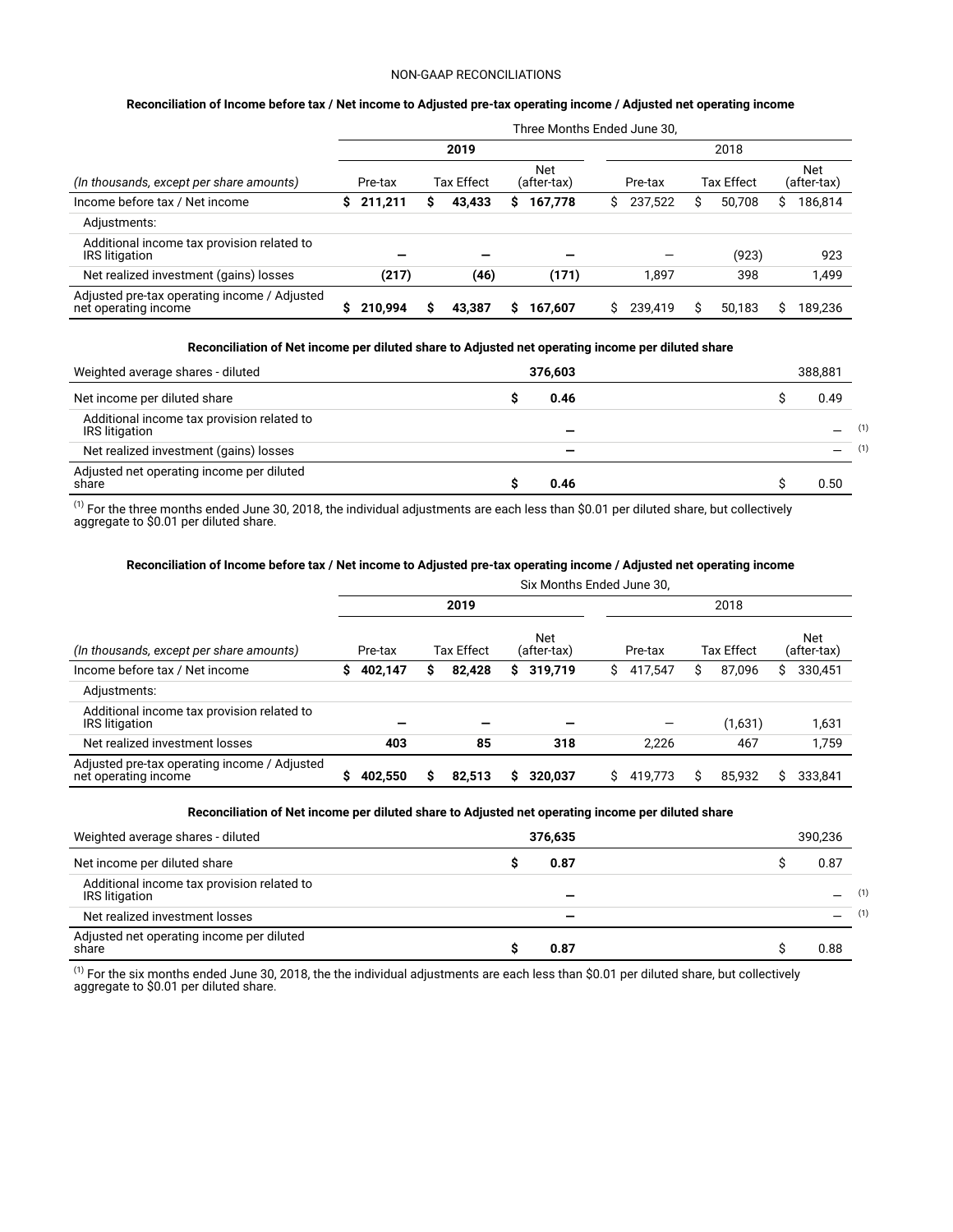# MGIC INVESTMENT CORPORATION AND SUBSIDIARIES CONDENSED CONSOLIDATED BALANCE SHEETS (UNAUDITED)

|                                                                                |    | <b>June 30.</b> | December 31,    | June 30,        |
|--------------------------------------------------------------------------------|----|-----------------|-----------------|-----------------|
| (In thousands, except per share data)                                          |    | 2019            | 2018            | 2018            |
| <b>ASSETS</b>                                                                  |    |                 |                 |                 |
| Investments <sup>(1)</sup>                                                     | \$ | 5,512,037       | \$<br>5,159,019 | \$<br>4,933,395 |
| Cash and cash equivalents                                                      |    | 218,908         | 151,892         | 191,894         |
| Restricted cash and cash equivalents                                           |    | 6,275           | 3,146           |                 |
| Reinsurance recoverable on loss reserves <sup>(2)</sup>                        |    | 18,402          | 33,328          | 37,051          |
| Home office and equipment, net                                                 |    | 51,607          | 51,734          | 49,461          |
| Deferred insurance policy acquisition costs                                    |    | 17,669          | 17,888          | 18,807          |
| Deferred income taxes, net                                                     |    | 20,932          | 69,184          | 161,488         |
| Other assets                                                                   |    | 209,707         | 191,611         | 199,920         |
| <b>Total assets</b>                                                            | \$ | 6,055,537       | \$<br>5,677,802 | \$<br>5,592,016 |
| Liabilities:<br>Loss reserves <sup>(2)</sup>                                   | \$ | 621,902         | \$<br>674,019   | \$<br>813,015   |
| Unearned premiums                                                              |    | 400,999         | 409,985         | 406,159         |
| Federal home loan bank advance                                                 |    | 155,000         | 155,000         | 155,000         |
| Senior notes                                                                   |    | 420,290         | 419,713         | 419,136         |
| Convertible junior debentures                                                  |    | 256,872         | 256,872         | 256,872         |
| Other liabilities                                                              |    | 164,809         | 180,322         | 227,959         |
| <b>Total liabilities</b>                                                       |    | 2,019,872       | 2,095,911       | 2,278,141       |
| Shareholders' equity                                                           |    | 4,035,665       | 3,581,891       | 3,313,875       |
| Total liabilities and shareholders' equity                                     | \$ | 6,055,537       | \$<br>5,677,802 | \$<br>5,592,016 |
| Book value per share <sup>(3)</sup>                                            | Ś  | 11.39           | \$<br>10.08     | \$<br>9.15      |
|                                                                                |    |                 |                 |                 |
| <sup>(1)</sup> Investments include net unrealized gains (losses) on securities | \$ | 147,387         | \$<br>(44, 795) | \$<br>(57, 111) |
| (2) Loss reserves, net of reinsurance recoverable on loss reserves             | \$ | 603,500         | \$<br>640,691   | \$<br>775,964   |
| (3) Shares outstanding                                                         |    | 354,177         | 355,371         | 362,150         |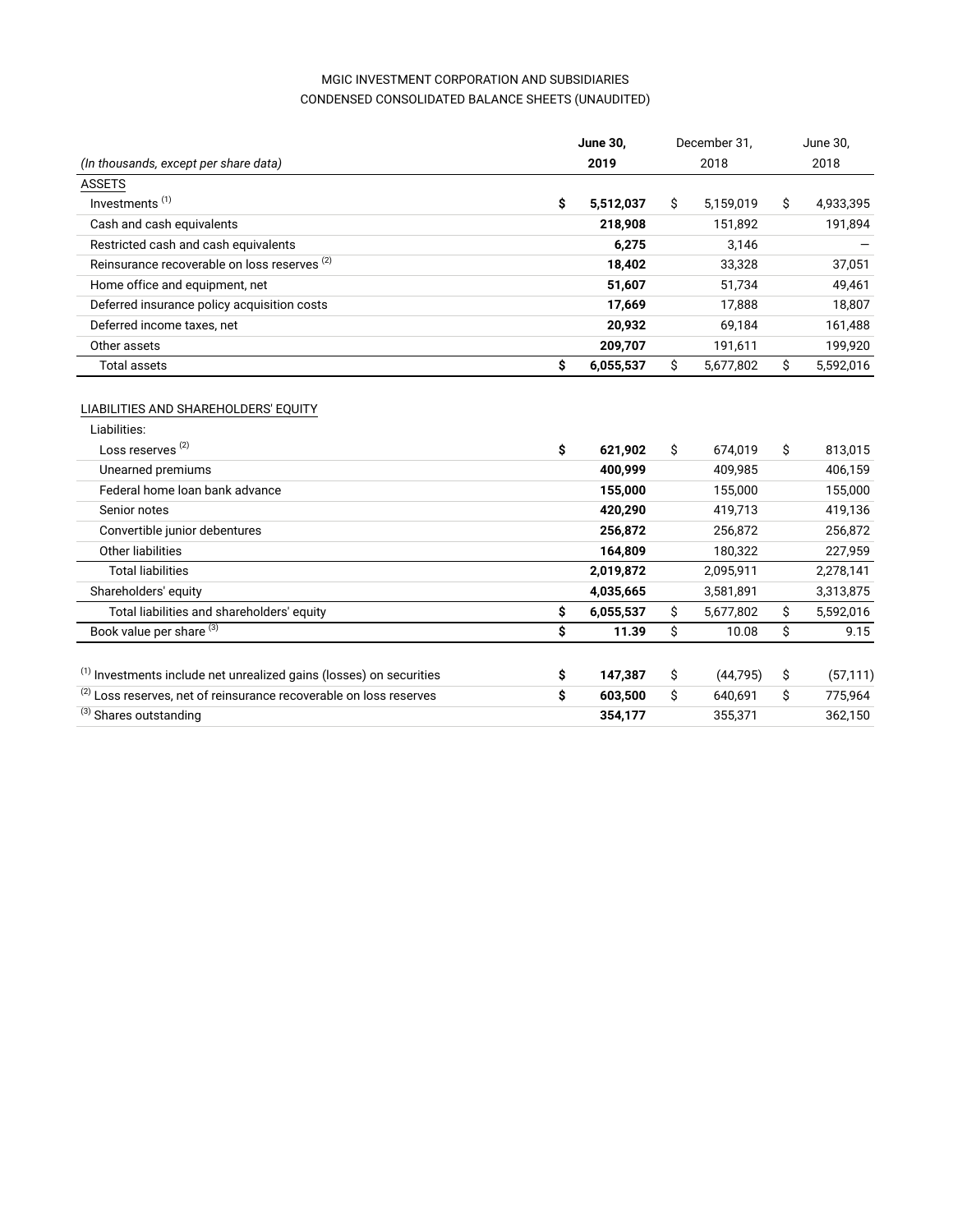#### ADDITIONAL INFORMATION - NEW INSURANCE WRITTEN

|                                                                         | 2019           |            | 2018 |    |         |    |                |    |                | Year-to-date |       |    |       |
|-------------------------------------------------------------------------|----------------|------------|------|----|---------|----|----------------|----|----------------|--------------|-------|----|-------|
|                                                                         | Q <sub>2</sub> | Q1         |      |    | Q4      |    | Q <sub>3</sub> |    | Q <sub>2</sub> |              | 2019  |    | 2018  |
| New primary insurance<br>written (NIW) (billions)                       | \$<br>14.9     | \$<br>10.1 |      | \$ | 12.2    | \$ | 14.5           | \$ | 13.2           | \$           | 25.0  | \$ | 23.8  |
| Monthly (including split)<br>premium plans) and<br>annual premium plans | 12.6           | 8.5        |      |    | 10.2    |    | 12.2           |    | 11.1           |              | 21.1  |    | 19.6  |
| Single premium plans                                                    | 2.3            | 1.6        |      |    | 2.0     |    | 2.3            |    | 2.1            |              | 3.9   |    | 4.2   |
| Direct average premium<br>rate (bps) on NIW                             |                |            |      |    |         |    |                |    |                |              |       |    |       |
| Monthly (1)                                                             | 45.6           | 49.1       |      |    | 50.2    |    | 51.3           |    | 54.6           |              | 47.0  |    | 55.1  |
| Singles                                                                 | 129.6          | 141.5      |      |    | 147.0   |    | 153.5          |    | 165.6          |              | 134.5 |    | 166.5 |
| Product mix as a % of<br>primary NIW                                    |                |            |      |    |         |    |                |    |                |              |       |    |       |
| FICO < 680                                                              | 6%             | 7%         |      |    | 8%      |    | 7%             |    | 6%             |              | 6%    |    | 7%    |
| >95% LTVs                                                               | 16%            | 18%        |      |    | 17%     |    | 17%            |    | 15%            |              | 17%   |    | 14%   |
| >45% DTI                                                                | 15% (2)        | 18% (2)    |      |    | 19% (2) |    | 20%            |    | 19%            |              | 16%   |    | 20%   |
| Singles                                                                 | 16%            | 16%        |      |    | 16%     |    | 16%            |    | 16%            |              | 16%   |    | 17%   |
| Refinances                                                              | 11%            | 8%         |      |    | 6%      |    | 5%             |    | 6%             |              | 10%   |    | 9%    |
| New primary risk written<br>(billions)                                  | \$<br>3.8      | \$<br>2.5  |      | \$ | 3.1     | \$ | 3.7            | \$ | 3.3            | \$           | 6.3   | \$ | 5.9   |

(1) Excludes loans with split and annual payments

(2) In the fourth quarter of 2018 we changed our methodology for calculating DTI ratios for pricing and eligibility purposes to exclude the impact of mortgage insurance premiums. As a result, loan originators may have changed the information they provide to us, and therefore we cannot be sure that the DTI ratio we report for each loan includes the related mortgage insurance premiums in the calculation.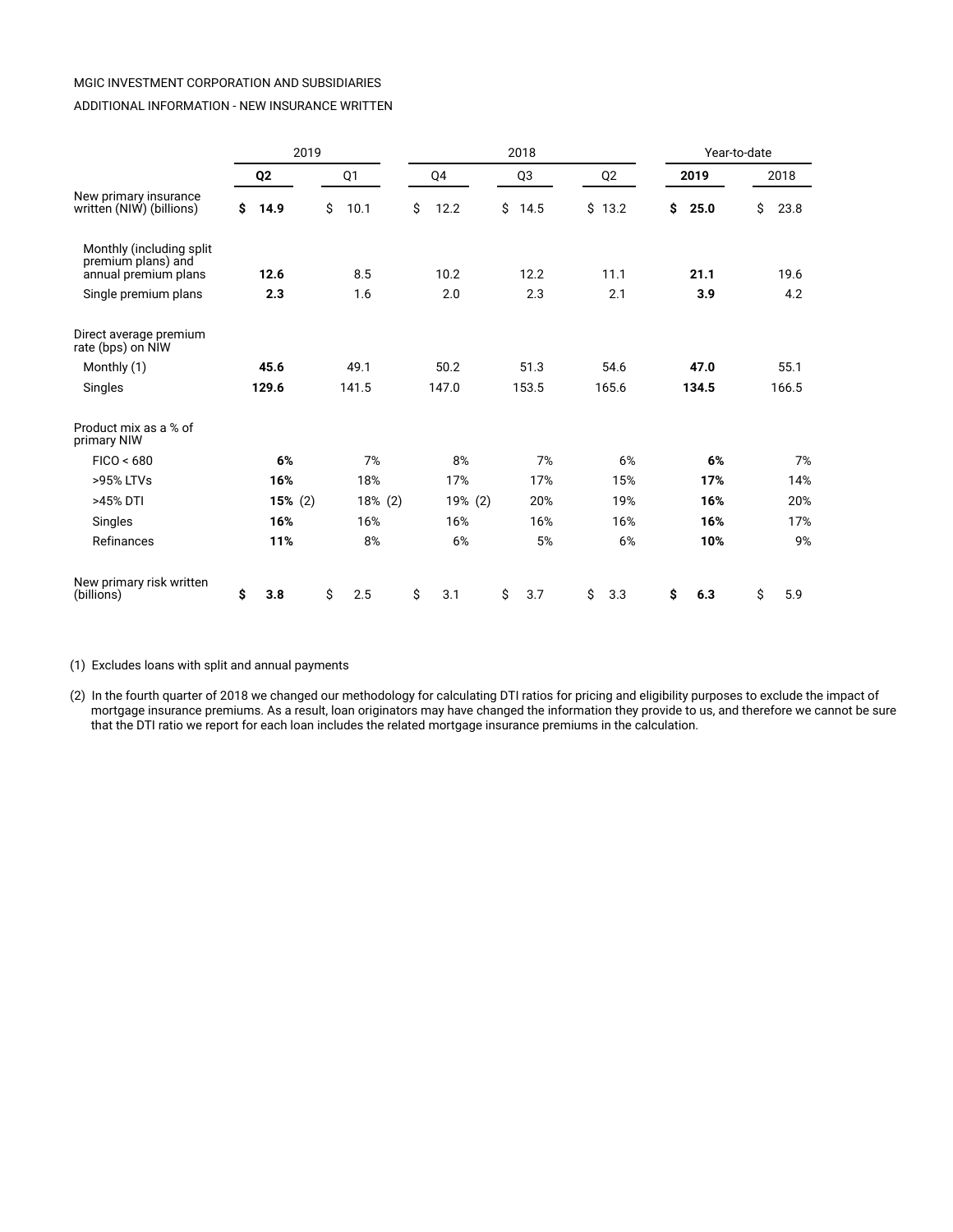#### ADDITIONAL INFORMATION - INSURANCE IN FORCE and RISK IN FORCE

|                                                | 2019           |    |           |    |           |    | 2018      |    |                |
|------------------------------------------------|----------------|----|-----------|----|-----------|----|-----------|----|----------------|
|                                                | Q <sub>2</sub> |    | Q1        |    | Q4        |    | Q3        |    | Q <sub>2</sub> |
| Primary Insurance In Force<br>(IIF) (billions) | \$<br>213.9    | Ś  | 211.4     | Ś  | 209.7     | Ś  | 205.8     | Ś  | 200.7          |
| Total # of loans                               | 1,065,893      |    | 1,059,720 |    | 1,058,292 |    | 1,048,088 |    | 1,033,323      |
| Flow # of loans                                | 1,022,157      |    | 1,013,291 |    | 1,010,944 |    | 999,382   |    | 982,208        |
| Average Loan Size of IIF<br>(thousands)        | \$<br>200.7    | \$ | 199.5     | \$ | 198.2     | \$ | 196.4     | \$ | 194.2          |
| Flow only                                      | \$<br>203.2    | Ś  | 202.0     | Ś  | 200.7     | Ś  | 198.9     | Ś  | 196.8          |
| <b>Annual Persistency</b>                      | 80.8%          |    | 81.7%     |    | 81.7%     |    | 81.0%     |    | 80.1%          |
| Primary Risk In Force (RIF)<br>(billions)      | \$<br>55.2     | \$ | 54.5      | \$ | 54.1      | \$ | 53.1      | \$ | 51.7           |
| By FICO $(\%)$                                 |                |    |           |    |           |    |           |    |                |
| FICO 760 & >                                   | 38%            |    | 38%       |    | 38%       |    | 38%       |    | 37%            |
| FICO 740-759                                   | 16%            |    | 16%       |    | 16%       |    | 15%       |    | 15%            |
| FICO 720-739                                   | 14%            |    | 14%       |    | 14%       |    | 14%       |    | 14%            |
| FICO 700-719                                   | 11%            |    | 11%       |    | 11%       |    | 11%       |    | 11%            |
| FICO 680-699                                   | 9%             |    | 9%        |    | 8%        |    | 9%        |    | 9%             |
| FICO 660-679                                   | 5%             |    | 5%        |    | 5%        |    | 5%        |    | 5%             |
| FICO 640-659                                   | 3%             |    | 3%        |    | 3%        |    | 3%        |    | 4%             |
| FICO 639 & <                                   | 4%             |    | 4%        |    | 5%        |    | 5%        |    | 5%             |
| Average Coverage Ratio<br>(RIF/IF)             | 25.8%          |    | 25.8%     |    | 25.8%     |    | 25.8%     |    | 25.8%          |
| Direct Pool RIF (millions)                     |                |    |           |    |           |    |           |    |                |
| With aggregate loss limits                     | \$<br>215      | \$ | 216       | \$ | 228       | \$ | 232       | \$ | 233            |
| Without aggregate loss<br>limits               | \$<br>178      | \$ | 186       | \$ | 191       | \$ | 199       | \$ | 210            |

Note: The FICO credit score for a loan with multiple borrowers is the lowest of the borrowers' "decision FICO scores." A borrower's "decision FICO score" is determined as follows: if there are three FICO scores available, the middle FICO score is used; if two FICO scores are available, the lower of the two is used; if only one FICO score is available, it is used.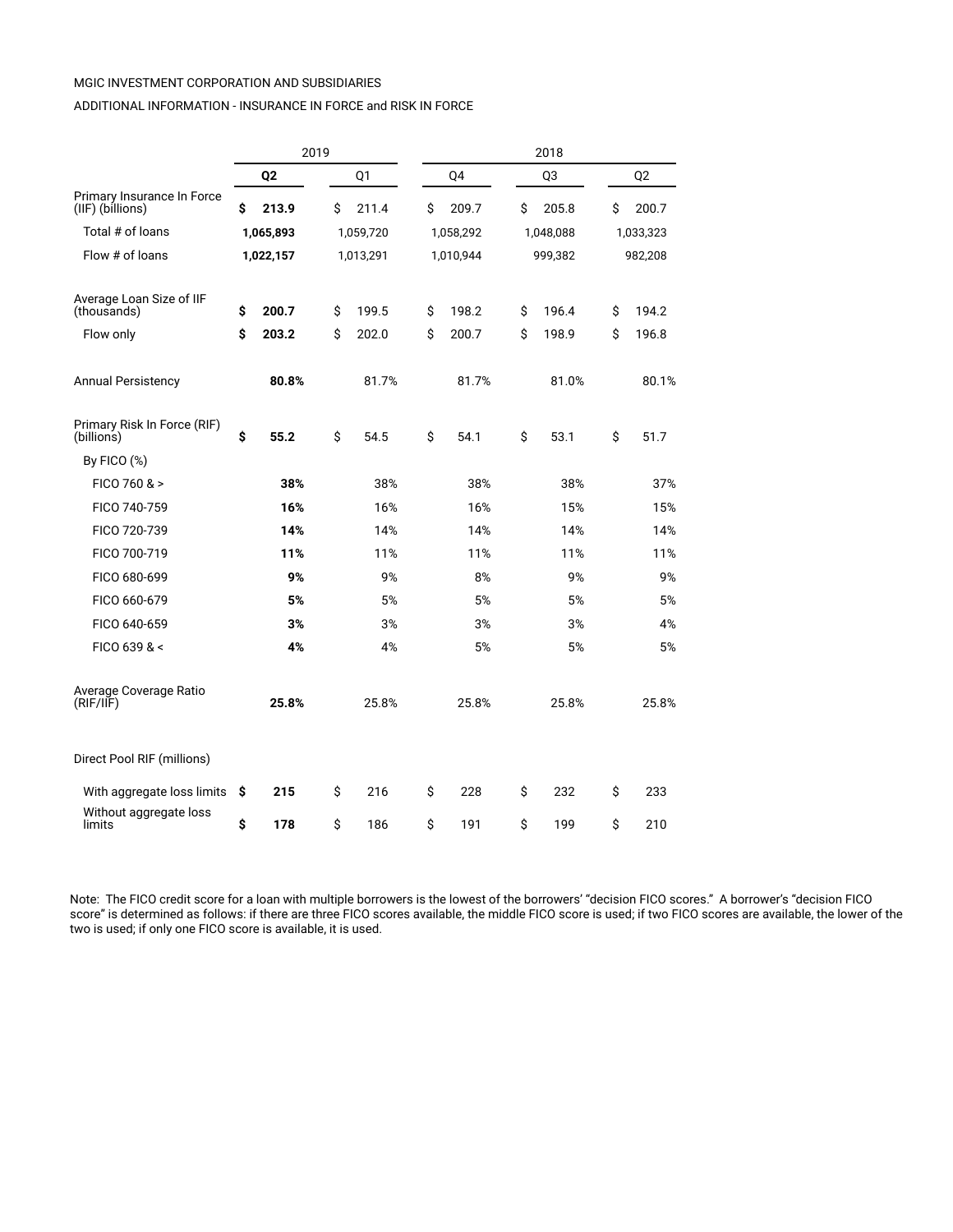## ADDITIONAL INFORMATION - DELINQUENCY STATISTICS

|                                                                                |           | 2019 |           |     |           |     | 2018           |     |          |     |
|--------------------------------------------------------------------------------|-----------|------|-----------|-----|-----------|-----|----------------|-----|----------|-----|
|                                                                                | Q2        |      | Q1        |     | Q4        |     | Q <sub>3</sub> |     | Q2       |     |
| Primary IIF - Delinguent Roll<br>Forward - # of Loans                          |           |      |           |     |           |     |                |     |          |     |
| Beginning Delinguent<br>Inventory                                              | 30,921    |      | 32,898    |     | 33,398    |     | 36,037         |     | 41,243   |     |
| <b>New Notices</b>                                                             | 12,915    |      | 13,611    |     | 14,097    |     | 13,569         |     | 12,159   |     |
| Cures                                                                          | (12, 882) |      | (14, 348) |     | (12, 891) |     | (14, 197)      |     | (15,350) |     |
| Paid claims                                                                    | (1, 112)  |      | (1, 188)  |     | (1, 304)  |     | (1, 374)       |     | (1,501)  |     |
| Rescissions and denials                                                        | (47)      |      | (52)      |     | (67)      |     | (56)           |     | (76)     |     |
| Other items removed<br>from inventory                                          |           |      |           |     | (335)     |     | (581)          |     | (438)    |     |
| <b>Ending Delinquent</b><br>Inventory                                          | 29,795    |      | 30,921    |     | 32,898    |     | 33,398         |     | 36,037   |     |
| Primary IIF Delinquency Rate                                                   | 2.80%     |      | 2.92%     |     | 3.11%     |     | 3.19%          |     | 3.49%    |     |
| Primary claim received<br>inventory included in ending<br>delinquent inventory | 630       |      | 665       |     | 809       |     | 766            |     | 827      |     |
| Primary IIF - # of Delinguent<br>Loans - Flow only                             | 22,227    |      | 23,483    |     | 24,919    |     | 25,130         |     | 27,250   |     |
| <b>Primary IIF Delinguency Rate</b><br>- Flow only                             | 2.17%     |      | 2.32%     |     | 2.47%     |     | 2.52%          |     | 2.77%    |     |
| <b>Composition of Cures</b>                                                    |           |      |           |     |           |     |                |     |          |     |
| Reported delinquent and<br>cured intraguarter                                  | 3,735     |      | 4,884     |     | 4,081     |     | 3,938          |     | 3,447    |     |
| Number of payments<br>delinquent prior to cure                                 |           |      |           |     |           |     |                |     |          |     |
| 3 payments or less                                                             | 6,221     |      | 6,506     |     | 5,623     |     | 5,671          |     | 7,204    |     |
| 4-11 payments                                                                  | 2,401     |      | 2,419     |     | 2,616     |     | 3,896          |     | 4,000    |     |
| 12 payments or more                                                            | 525       |      | 539       |     | 571       |     | 692            |     | 699      |     |
| <b>Total Cures in Quarter</b>                                                  | 12,882    |      | 14,348    |     | 12,891    |     | 14,197         |     | 15,350   |     |
| Composition of Paids                                                           |           |      |           |     |           |     |                |     |          |     |
| Number of payments<br>delinquent at time of claim<br>payment                   |           |      |           |     |           |     |                |     |          |     |
| 3 payments or less                                                             | 4         |      | 2         |     | 6         |     | 7              |     | 3        |     |
| 4-11 payments                                                                  | 121       |      | 149       |     | 125       |     | 140            |     | 147      |     |
| 12 payments or more                                                            | 987       |      | 1,037     |     | 1,173     |     | 1,227          |     | 1,351    |     |
| <b>Total Paids in Quarter</b>                                                  | 1,112     |      | 1,188     |     | 1,304     |     | 1,374          |     | 1,501    |     |
| Aging of Primary Delinguent<br>Inventory                                       |           |      |           |     |           |     |                |     |          |     |
| Consecutive months<br>delinquent                                               |           |      |           |     |           |     |                |     |          |     |
| 3 months or less                                                               | 8,970     | 30%  | 8,568     | 28% | 9,829     | 30% | 9,484          | 28% | 8,554    | 24% |
| 4-11 months                                                                    | 8,951     | 30%  | 9,997     | 32% | 9,655     | 29% | 9,564          | 29% | 12,506   | 35% |
| 12 months or more                                                              | 11,874    | 40%  | 12,356    | 40% | 13,414    | 41% | 14,350         | 43% | 14,977   | 41% |
| Number of payments<br>delinquent                                               |           |      |           |     |           |     |                |     |          |     |
| 3 payments or less                                                             | 14,071    | 47%  | 14,129    | 46% | 15,519    | 47% | 14,813         | 44% | 14,178   | 39% |
| 4-11 payments                                                                  | 8,194     | 28%  | 8,833     | 28% | 8,842     | 27% | 9,156          | 28% | 11,429   | 32% |
| 12 payments or<br>more                                                         | 7,530     | 25%  | 7,959     | 26% | 8,537     | 26% | 9,429          | 28% | 10,430   | 29% |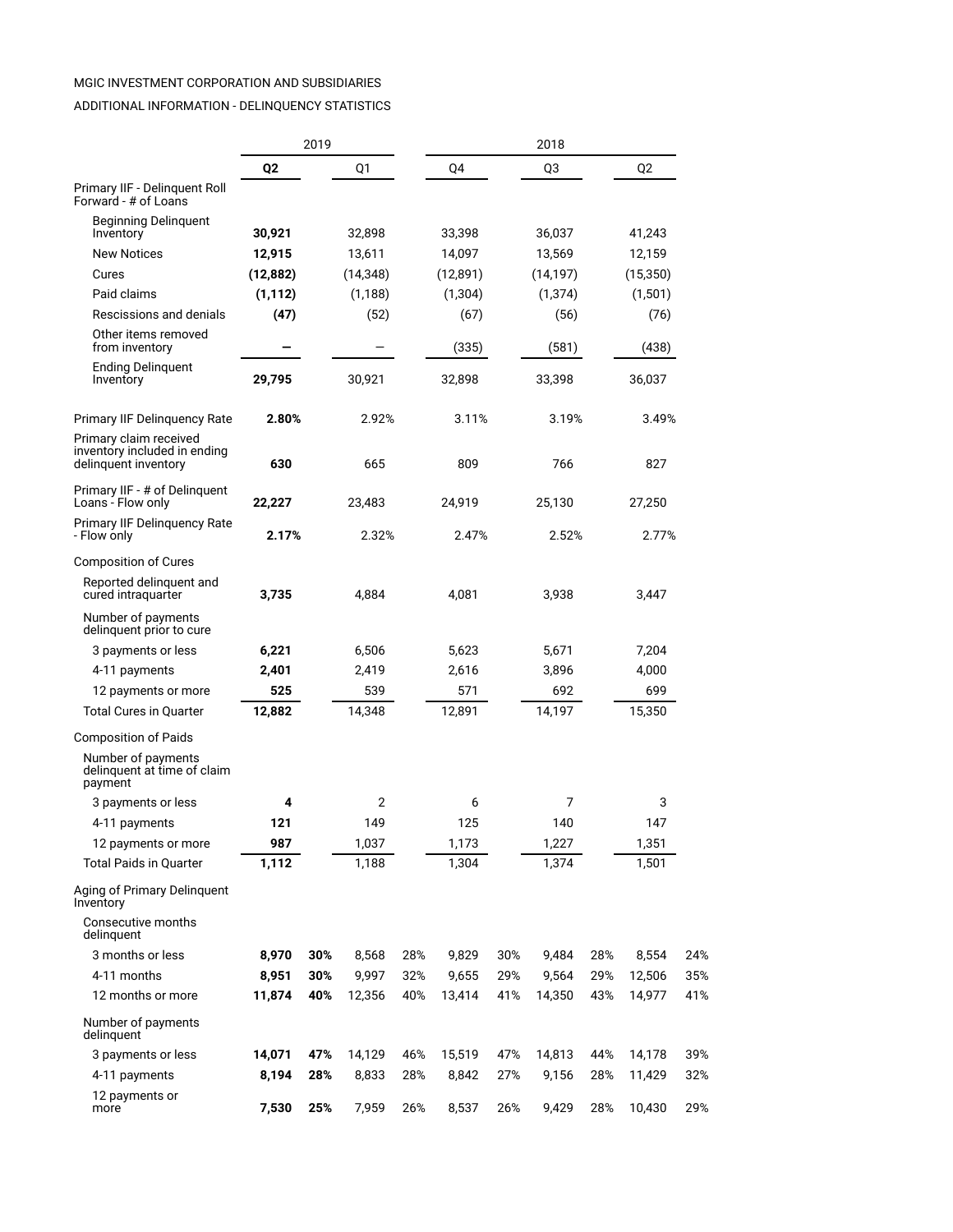#### ADDITIONAL INFORMATION - RESERVES and CLAIMS PAID

|                                                          |                |      | 2019 |          |    |          |     |    | 2018     |     |    |                |     | Year-to-date |           |     |
|----------------------------------------------------------|----------------|------|------|----------|----|----------|-----|----|----------|-----|----|----------------|-----|--------------|-----------|-----|
|                                                          | Q <sub>2</sub> |      |      | Q1       |    | Q4       |     |    | Q3       |     |    | Q <sub>2</sub> |     | 2019         | 2018      |     |
| Reserves (millions)                                      |                |      |      |          |    |          |     |    |          |     |    |                |     |              |           |     |
| <b>Primary Direct Loss</b><br>Reserves                   | Ś              | 610  | Ś    | 642      | \$ | 660      |     | Ś. | 707      |     | Ś. | 799            |     |              |           |     |
| Pool Direct loss reserves                                |                | 11   |      | 12       |    | 13       |     |    | 13       |     |    | 13             |     |              |           |     |
| <b>Other Gross Reserves</b>                              |                | 1    |      | 1        |    | 1        |     |    | 1        |     |    | 1              |     |              |           |     |
| <b>Total Gross Loss</b><br>Reserves                      | Ś              | 622  | \$   | 655      | Ś. | 674      |     | \$ | 721      |     | \$ | 813            |     |              |           |     |
| <b>Primary Average Direct</b><br>Reserve Per Delinquency | \$19,684       |      |      | \$20,014 |    | \$20,077 |     |    | \$21,184 |     |    | $$22,178$ (1)  |     |              |           |     |
| Net Paid Claims (millions)<br>(3)                        | \$             | 55   | \$   | 57       | \$ | 75       |     | \$ | 87       |     | \$ | 91             |     | \$<br>112    | \$<br>173 |     |
| Total primary (excluding<br>settlements)                 |                | 52   |      | 52       |    | 62       |     |    | 65       |     |    | 75             |     | 104          | 155       |     |
| Rescission and NPL<br>settlements                        |                |      |      |          |    | 10       |     |    | 19       |     |    | 14             |     |              | 21        |     |
| Pool                                                     |                |      |      | 1        |    | 1        |     |    | 2        |     |    | 1              |     | 1            | 3         |     |
| Reinsurance                                              |                | (2)  |      | (3)      |    | (2)      |     |    | (3)      |     |    | (3)            |     | (5)          | (14)      |     |
| Other                                                    |                | 5    |      | 7        |    | 4        |     |    | 4        |     |    | 4              |     | 12           | 8         |     |
| Reinsurance terminations<br>(3)                          |                | (14) |      |          |    |          |     |    |          |     |    | (2)            |     | (14)         | (2)       |     |
| Primary Average Claim<br>Payment (thousands)             | s              | 46.9 | \$   | 43.9     | \$ | 48.0     | (2) | \$ | 47.2     | (2) | \$ | 50.2           | (2) | \$45.4       | \$50.6    | (2) |
| Flow only                                                | Ŝ              | 40.0 | \$   | 37.6     | \$ | 41.6     | (2) | \$ | 42.0     | (2) | \$ | 45.2           | (2) | \$38.8       | \$45.2    | (2) |

 (1) Excluding our estimate of delinquencies resulting from hurricane activity and their associated loss reserves, the average direct reserve per delinquency was approximately \$24,000.

(2) Excludes amounts paid in settlement disputes for claims paying practices and/or commutations of non-performing loans.

(3) Net paid claims, as presented, does not include amounts received in conjunction with terminations or commutations of reinsurance agreements.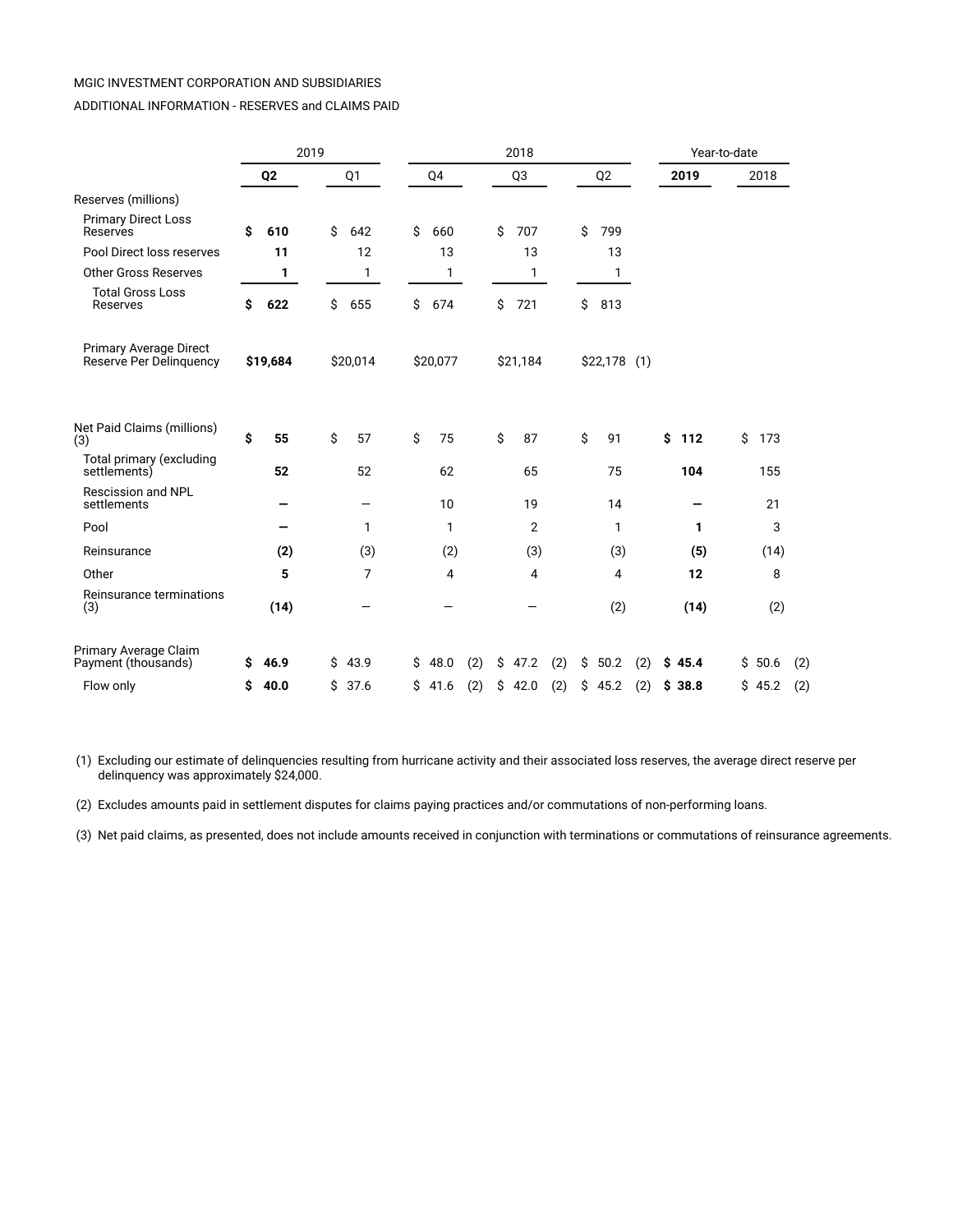#### ADDITIONAL INFORMATION - REINSURANCE, BULK STATISTICS and MI RATIOS

|                                                                                      |    |                | 2019 |    |         |    |         |    | 2018      |    |                |    | Year-to-date |    |       |  |
|--------------------------------------------------------------------------------------|----|----------------|------|----|---------|----|---------|----|-----------|----|----------------|----|--------------|----|-------|--|
|                                                                                      |    | Q <sub>2</sub> |      |    | Q1      |    | Q4      |    | Q3        |    | Q <sub>2</sub> |    | 2019         |    | 2018  |  |
| Quota Share Reinsurance                                                              |    |                |      |    |         |    |         |    |           |    |                |    |              |    |       |  |
| % insurance inforce subject<br>to reinsurance                                        |    | 78.2%          |      |    | 77.8%   |    | 77.5%   |    | 77.6 %    |    | 78.2 %         |    |              |    |       |  |
| % NIW subject to<br>reinsurance                                                      |    | 83.0%          |      |    | 84.0%   |    | 75.5%   |    | 75.4 %    |    | 75.9 %         |    | 83.4%        |    | 74.7% |  |
| Ceded premiums written<br>and earned (millions)                                      | \$ | 36.5           | (1)  | \$ | 28.2    |    | \$28.6  |    | \$25.2    |    | \$21.4         | \$ | 64.7         | \$ | 54.4  |  |
| Ceded losses incurred<br>(millions)                                                  | \$ | 3.4            |      | \$ | 1.7     | \$ | 3.0     | \$ | (0.5)     |    | \$ (3.7)       | \$ | 5.1          | \$ | 4.1   |  |
| Ceding commissions<br>(millions) (included in<br>underwriting and other<br>expenses) |    | \$13.4         |      |    | \$13.4  |    | \$12.9  |    | \$13.0    |    | \$12.6         |    | \$26.8       | \$ | 25.2  |  |
| Profit commission<br>(millions) (included in<br>ceded premiums)                      |    | \$ 37.0        |      | Ś. | 38.9    |    | \$36.0  |    | \$39.7    |    | \$41.8         |    | \$75.9       | Ś. | 72.0  |  |
| Excess-of-Loss Reinsurance                                                           |    |                |      |    |         |    |         |    |           |    |                |    |              |    |       |  |
| Ceded premiums earned<br>(millions)                                                  | \$ | 4.5            |      | \$ | 2.5     | \$ | 2.8     |    |           |    |                | \$ | 7.0          | \$ |       |  |
| Ceded losses incurred<br>(millions)                                                  | \$ |                |      | \$ |         | \$ |         |    |           |    |                | \$ |              | \$ |       |  |
| Bulk Primary Insurance<br><b>Statistics</b>                                          |    |                |      |    |         |    |         |    |           |    |                |    |              |    |       |  |
| Insurance in force (billions)                                                        | s  | 6.2            |      | \$ | 6.7     | \$ | 6.8     | S  | 7.0       | Ś  | 7.4            |    |              |    |       |  |
| Risk in force (billions)                                                             | \$ | 1.7            |      | \$ | 1.9     | Ś  | 1.9     | \$ | 2.0       | Ś  | 2.1            |    |              |    |       |  |
| Average loan size<br>(thousands)                                                     |    | \$141.8        |      |    | \$144.1 |    | \$144.8 |    | \$145.4   |    | \$144.5        |    |              |    |       |  |
| Number of delinquent<br>loans                                                        |    | 7,568          |      |    | 7,438   |    | 7,979   |    | 8,268     |    | 8,787          |    |              |    |       |  |
| Delinquency rate                                                                     |    | 17.31%         |      |    | 16.02%  |    | 16.86%  |    | 16.98 %   |    | 17.19 %        |    |              |    |       |  |
| Primary paid claims<br>(millions)                                                    | \$ | 16             |      | \$ | 18      | S  | 19      | \$ | 18        | \$ | 22             | S  | 34           | Ś  | 46    |  |
| Average claim payment<br>(thousands)                                                 |    | \$74.6         |      |    | \$65.1  |    | \$73.2  |    | \$69.6    |    | \$ 67.7        |    | \$69.3       | Ś. | 70.3  |  |
| Mortgage Guaranty<br>Insurance Corporation - Risk<br>to Capital                      |    | 10.1:1(2)      |      |    | 8.9:1   |    | 9.0:1   |    | 9.0:1     |    | 9.1:1          |    |              |    |       |  |
| <b>Combined Insurance</b><br>Companies - Risk to Capital                             |    | 10.0:1(3)      |      |    | 9.6:1   |    | 9.8:1   |    | 9.8:1     |    | 10.0:1         |    |              |    |       |  |
| GAAP loss ratio (insurance<br>operations only)                                       |    | 8.8%           |      |    | 15.6%   |    | 11.3%   |    | $(0.6)$ % |    | $(5.4)$ %      |    | 12.3%        |    | 2.2%  |  |
| GAAP underwriting expense<br>ratio (insurance operations<br>only)                    |    | 17.6%          |      |    | 18.9%   |    | 19.1%   |    | 17.6 %    |    | 16.4 %         |    | 18.3%        |    | 17.9% |  |

(1) Includes a \$6.8 million termination fee paid to terminate a portion of our 2015 quota share reinsurance agreement.

(2) Preliminary. A reinsurance agreement in effect between Mortgage Guaranty Insurance Corporation and an affiliate was terminated during the quarter.

(3) Preliminary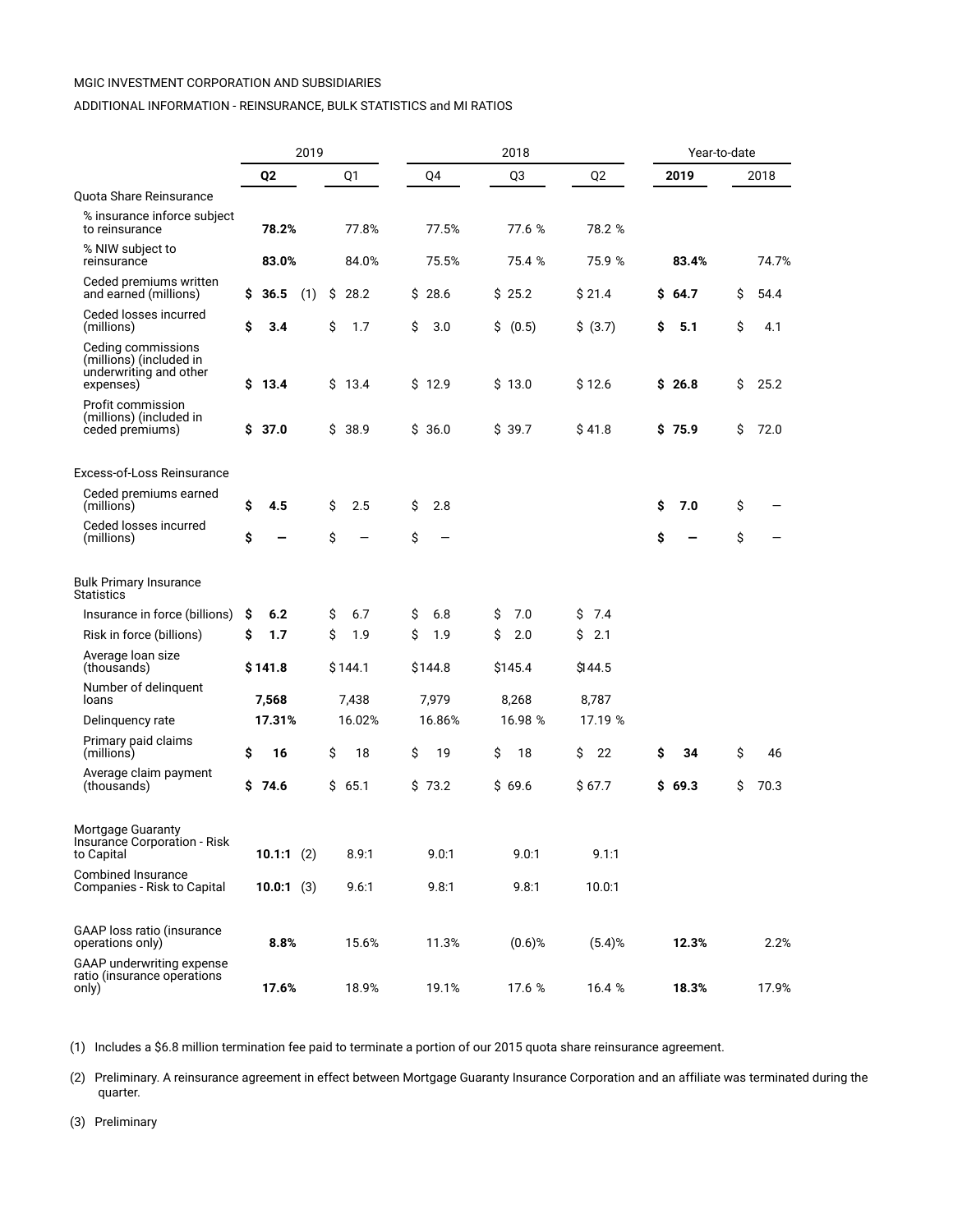#### **Risk Factors**

As used below, "we," "our" and "us" refer to MGIC Investment Corporation's consolidated operations or to MGIC Investment Corporation, as the context requires; and "MGIC" refers to Mortgage Guaranty Insurance Corporation.

Our actual results could be affected by the risk factors below. These risk factors should be reviewed in connection with this press release and our periodic reports to the Securities and Exchange Commission ("SEC"). These risk factors may also cause actual results to differ materially from the results contemplated by forward looking statements that we may make. Forward looking statements consist of statements which relate to matters other than historical fact, including matters that inherently refer to future events. Among others, statements that include words such as "believe," "anticipate," "will" or "expect," or words of similar import, are forward looking statements. We are not undertaking any obligation to update any forward looking statements or other statements we may make even though these statements may be affected by events or circumstances occurring after the forward looking statements or other statements were made. No investor should rely on these statements being current at any time other than the time at which this press release was delivered for dissemination to the public.

#### *Competition or changes in our relationships with our customers could reduce our revenues, reduce our premium yields and / or increase our losses.*

The private mortgage insurance industry is highly competitive and is expected to remain so. We believe that we currently compete with other private mortgage insurers based on premium rates, underwriting requirements, financial strength (including based on credit or financial strength ratings), customer relationships, name recognition, reputation, the strength of our management team and field organization, the ancillary products and services provided to lenders and the effective use of technology and innovation in the delivery and servicing of our mortgage insurance products.

Much of the competition in the industry in the last few years has centered on pricing practices which have included: (i) reductions in standard filed rates for borrower-paid mortgage insurance policies ("BPMI"); (ii) use of a spectrum of filed rates to allow for formulaic, risk-based pricing that may be adjusted more frequently within certain parameters (referred to as "loan level pricing systems"); and (iii) use of customized rates (discounted from standard rates) that are made available to lenders that meet certain criteria.

We monitor various competitive and economic factors while seeking to balance both profitability and market share considerations in developing our pricing strategies. The reduction of our rates will reduce our premium yield (net premiums earned divided by the average insurance in force) over time as older insurance policies with higher premium rates run off and new insurance policies with lower premium rates are written.

In the first quarter of 2019, we introduced MiQ™, our loan level pricing system that establishes our premium rates based on more risk attributes than were considered in 2018. The widespread use of loan level pricing systems by the private mortgage insurance industry will make it more difficult to compare our rates to those offered by our competitors. We may not be aware of industry changes until we observe that our volume of new insurance written ("NIW") has changed and our volume may fluctuate more as a result.

There can be no assurance that our premium rates adequately reflect the risk associated with the underlying mortgage insurance policies. For additional information, see our risk factors titled "*The premiums we charge may not be adequate to compensate us for our liabilities for losses and as a result any inadequacy could materially affect our financial condition and results of operations" and "If our risk management programs are not effective in identifying, or adequate in controlling or mitigating, the risks we face, or if the models used in our businesses are inaccurate, it could have a material adverse impact on our business, results of operations and financial condition."*

Our relationships with our customers, which may affect the amount of our new business written, could be adversely affected by a variety of factors, including if our premium rates are higher than those of our competitors, our underwriting requirements result in our declining to insure some of the loans originated by our customers, or our insurance policy rescissions and claim curtailments affect the customer. Regarding the concentration of our new business, our largest customer accounted for approximately 5% and 8% of our NIW, and our top ten customers accounted for approximately 24% and 28% of our NIW, in each of 2018 and the first half of 2019, respectively.

Certain of our competitors have access to capital at a lower cost than we do (including, through off-shore reinsurance vehicles, which are tax-advantaged). As a result, they may be able to achieve higher after-tax rates of return on their NIW compared to us, which could allow them to leverage reduced premium rates to gain market share, and they may be better positioned to compete outside of traditional mortgage insurance, including by participating in alternative forms of credit enhancement pursued by Fannie Mae and Freddie Mac (the "GSEs") discussed in our risk factor titled *"The amount of insurance we write could be adversely affected if lenders and investors select alternatives to private mortgage insurance*."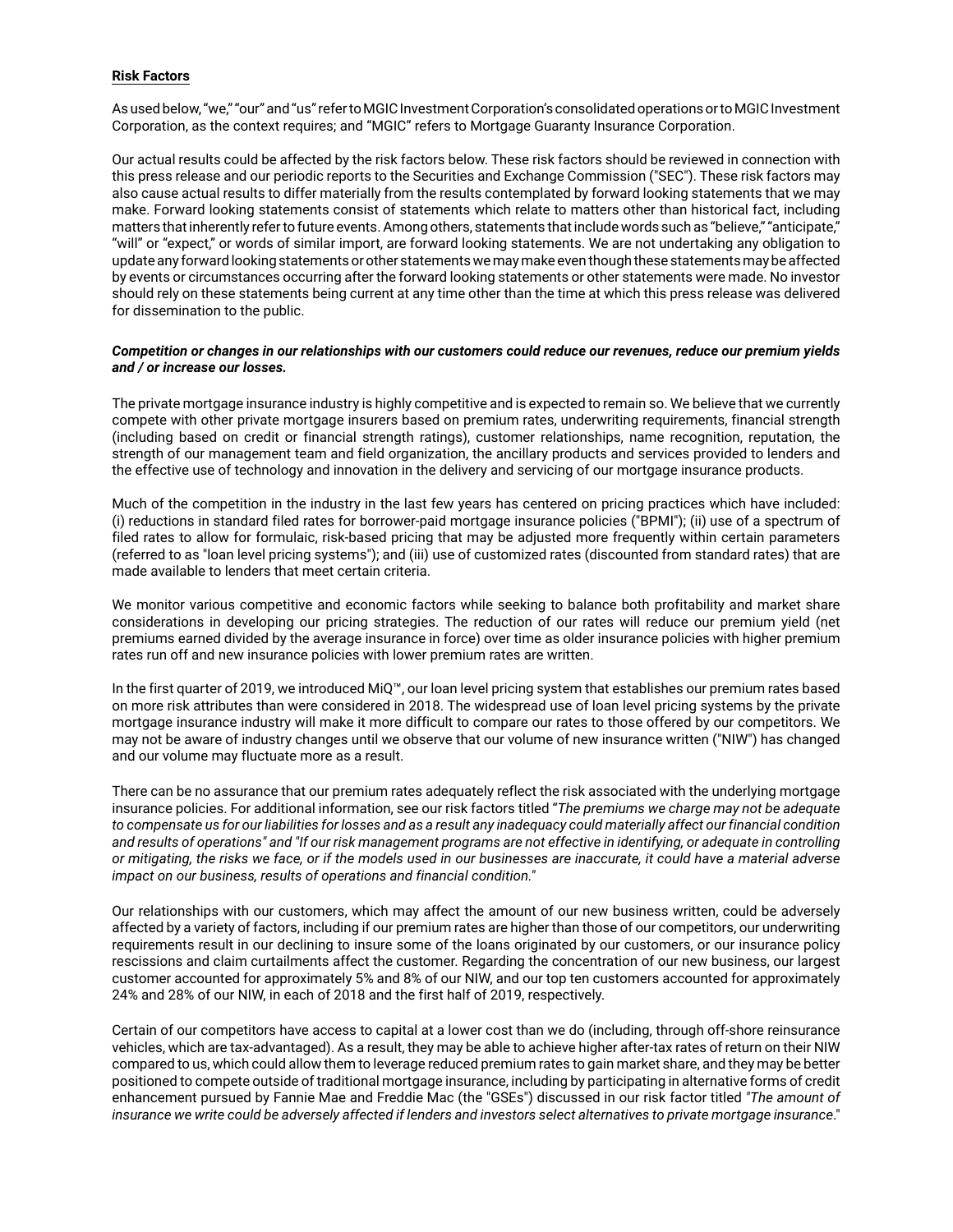Substantially all of our insurance written since 2008 has been for loans purchased by the GSEs. The current private mortgage insurer eligibility requirements ("PMIERs") of the GSEs require a mortgage insurer to maintain a minimum amount of assets to support its insured risk, as discussed in our risk factor titled *"We may not continue to meet the GSEs' private mortgage insurer eligibility requirements and our returns may decrease as we are required to maintain more capital in order to maintain our eligibility."* The PMIERs do not require an insurer to maintain minimum financial strength ratings; however, our financial strength ratings can affect us in the following ways:

- A downgrade in our financial strength ratings could result in increased scrutiny of our financial condition by the GSEs and/or our customers, potentially resulting in a decrease in the amount of our new insurance written.
- Our ability to participate in the non-GSE mortgage market (which has been limited since 2008, but may grow in the future), could depend on our ability to maintain and improve our investment grade ratings for our mortgage insurance subsidiaries. We could be competitively disadvantaged with some market participants because the financial strength ratings of our insurance subsidiaries are lower than those of some competitors. MGIC's financial strength rating from A.M. Best is A- (with a stable outlook), from Moody's is Baa2 (with a stable outlook) and from Standard & Poor's is BBB+ (with a stable outlook).
- Financial strength ratings may also play a greater role if the GSEs no longer operate in their current capacities, for example, due to legislative or regulatory action. In addition, although the PMIERs do not require minimum financial strength ratings, the GSEs consider financial strength ratings to be important when using forms of credit enhancement other than traditional mortgage insurance, as discussed in our risk factor titled *"The amount of insurance we write could be adversely affected if lenders and investors select alternatives to private mortgage insurance."*

If we are unable to compete effectively in the current or any future markets as a result of the financial strength ratings assigned to our insurance subsidiaries, our future new insurance written could be negatively affected.

#### *The amount of insurance we write could be adversely affected if lenders and investors select alternatives to private mortgage insurance.*

Alternatives to private mortgage insurance include:

- lenders using FHA, VA and other government mortgage insurance programs,
- investors using risk mitigation and credit risk transfer techniques other than private mortgage insurance,
- lenders and other investors holding mortgages in portfolio and self-insuring, and
- lenders originating mortgages using piggyback structures to avoid private mortgage insurance, such as a first mortgage with an 80% loan-to-value ratio and a second mortgage with a 10%, 15% or 20% loan-to-value ratio (referred to as 80-10-10, 80-15-5 or 80-20 loans, respectively) rather than a first mortgage with a 90%, 95% or 100% loan-tovalue ratio that has private mortgage insurance.

In 2018, Freddie Mac and Fannie Mae initiated programs with loan level mortgage default coverage provided by various (re)insurers that are not mortgage insurers governed by PMIERs, and that are not selected by the lenders. These programs compete with traditional private mortgage insurance and, due to differences in policy terms, they may offer premium rates that are generally below prevalent single premium lender paid mortgage insurance ("LPMI") rates. We participate in these programs from time to time.

The GSEs (and other investors) have also used other forms of credit enhancement that did not involve traditional private mortgage insurance, such as engaging in credit-linked note transactions executed in the capital markets, or using other forms of debt issuances or securitizations that transfer credit risk directly to other investors, including competitors and an affiliate of MGIC; using other risk mitigation techniques in conjunction with reduced levels of private mortgage insurance coverage; or accepting credit risk without credit enhancement.

The FHA's share of the low down payment residential mortgages that were subject to FHA, VA, USDA or primary private mortgage insurance was 31.1% in the first quarter of 2019, 30.5% in 2018 and 33.9% in 2017. In the past ten years, the FHA's share has been as low as 30.5% in 2018 and as high as 66.8% in 2009. Factors that influence the FHA's market share include relative rates and fees, underwriting guidelines and loan limits of the FHA, VA, private mortgage insurers and the GSEs; lenders' perceptions of legal risks under FHA versus GSE programs; flexibility for the FHA to establish new products as a result of federal legislation and programs; returns expected to be obtained by lenders for Ginnie Mae securitization of FHA-insured loans compared to those obtained from selling loans to the GSEs for securitization; and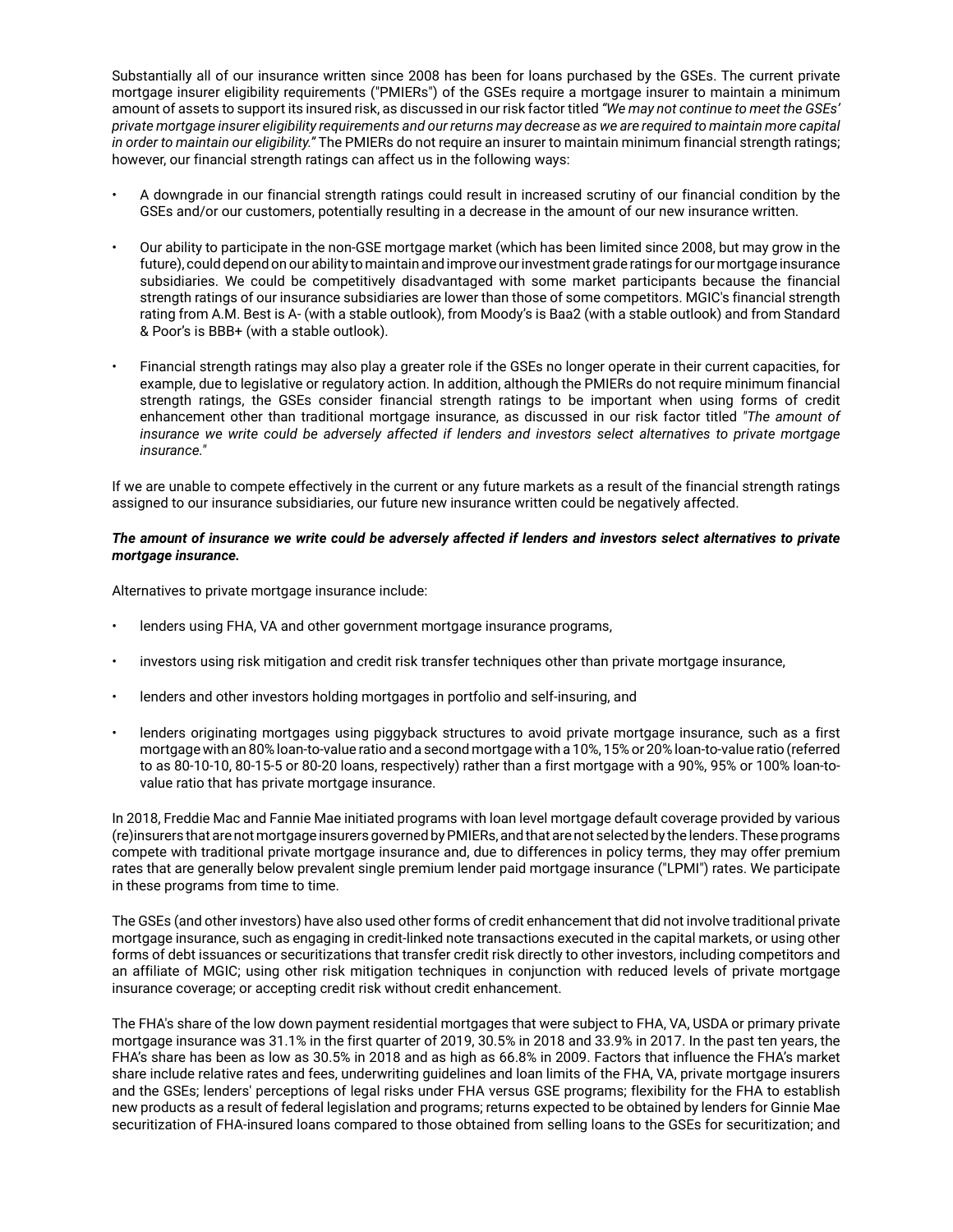differences in policy terms, such as the ability of a borrower to cancel insurance coverage under certain circumstances. We cannot predict how the factors that affect the FHA's share of new insurance written will change in the future.

The VA's share of the low down payment residential mortgages that were subject to FHA, VA, USDA or primary private mortgage insurance was 23.4% in the first quarter of 2019, 22.9% in 2018 and 24.7% in 2017. In the past ten years, the VA's share has been as low as 14.3% in 2009 and as high as 27.2% in 2016. We believe that the VA's market share has generally been elevated in recent years because of an increase in the number of borrowers that are eligible for the VA's program, which offers 100% loan-to-value ratio ("LTV") loans and charges a one-time funding fee that can be included in the loan amount, and because eligible borrowers have opted to use the VA program when refinancing their mortgages.

## *Changes in the business practices of the GSEs, federal legislation that changes their charters or a restructuring of the GSEs could reduce our revenues or increase our losses.*

The GSEs' charters generally require credit enhancement for a low down payment mortgage loan (a loan with an amount that exceeds 80% of a home's value) in order for such loan to be eligible for purchase by the GSEs. Lenders generally have used private mortgage insurance to satisfy this credit enhancement requirement. (For information about GSE programs initiated in 2018 that provide loan level default coverage by various (re)insurers (which may include affiliates of private mortgage insurers), see our risk factor titled *"The amount of insurance we write could be adversely affected if lenders and investors select alternatives to private mortgage insurance."*) Because low down payment mortgages purchased by the GSEs have generally been insured with private mortgage insurance, the business practices of the GSEs greatly impact our business and include:

- private mortgage insurer eligibility requirements of the GSEs, the financial requirements of which are discussed in our risk factor titled *"We may not continue to meet the GSEs' private mortgage insurer eligibility requirements and our returns may decrease as we are required to maintain more capital in order to maintain our eligibility,"*
- the capital and collateral requirements for participants in the GSEs' alternative forms of credit enhancement discussed in our risk factor titled *"The amount of insurance we write could be adversely affected if lenders and investors select alternatives to private mortgage insurance,"*
- the level of private mortgage insurance coverage, subject to the limitations of the GSEs' charters, when private mortgage insurance is used as the required credit enhancement on low down payment mortgages,
- the amount of loan level price adjustments and guaranty fees (which result in higher costs to borrowers) that the GSEs assess on loans that require private mortgage insurance,
- whether the GSEs influence the mortgage lender's selection of the mortgage insurer providing coverage,
- the underwriting standards that determine which loans are eligible for purchase by the GSEs, which can affect the quality of the risk insured by the mortgage insurer and the availability of mortgage loans,
- the terms on which mortgage insurance coverage can be canceled before reaching the cancellation thresholds established by law,
- the programs established by the GSEs intended to avoid or mitigate loss on insured mortgages and the circumstances in which mortgage servicers must implement such programs,
- the terms that the GSEs require to be included in mortgage insurance policies for loans that they purchase, including limitations on the rescission rights of mortgage insurers,
- the extent to which the GSEs intervene in mortgage insurers' claims paying practices, rescission practices or rescission settlement practices with lenders, and
- the maximum loan limits of the GSEs compared to those of the FHA and other investors.

The Federal Housing Finance Agency ("FHFA") has been the conservator of the GSEs since 2008 and has the authority to control and direct their operations. The increased role that the federal government has assumed in the residential housing finance system through the GSE conservatorship may increase the likelihood that the business practices of the GSEs change, including through administrative action, in ways that have a material adverse effect on us and that the charters of the GSEs are changed by new federal legislation. In the past, members of Congress have introduced several bills intended to change the business practices of the GSEs and the FHA; however, no legislation has been enacted.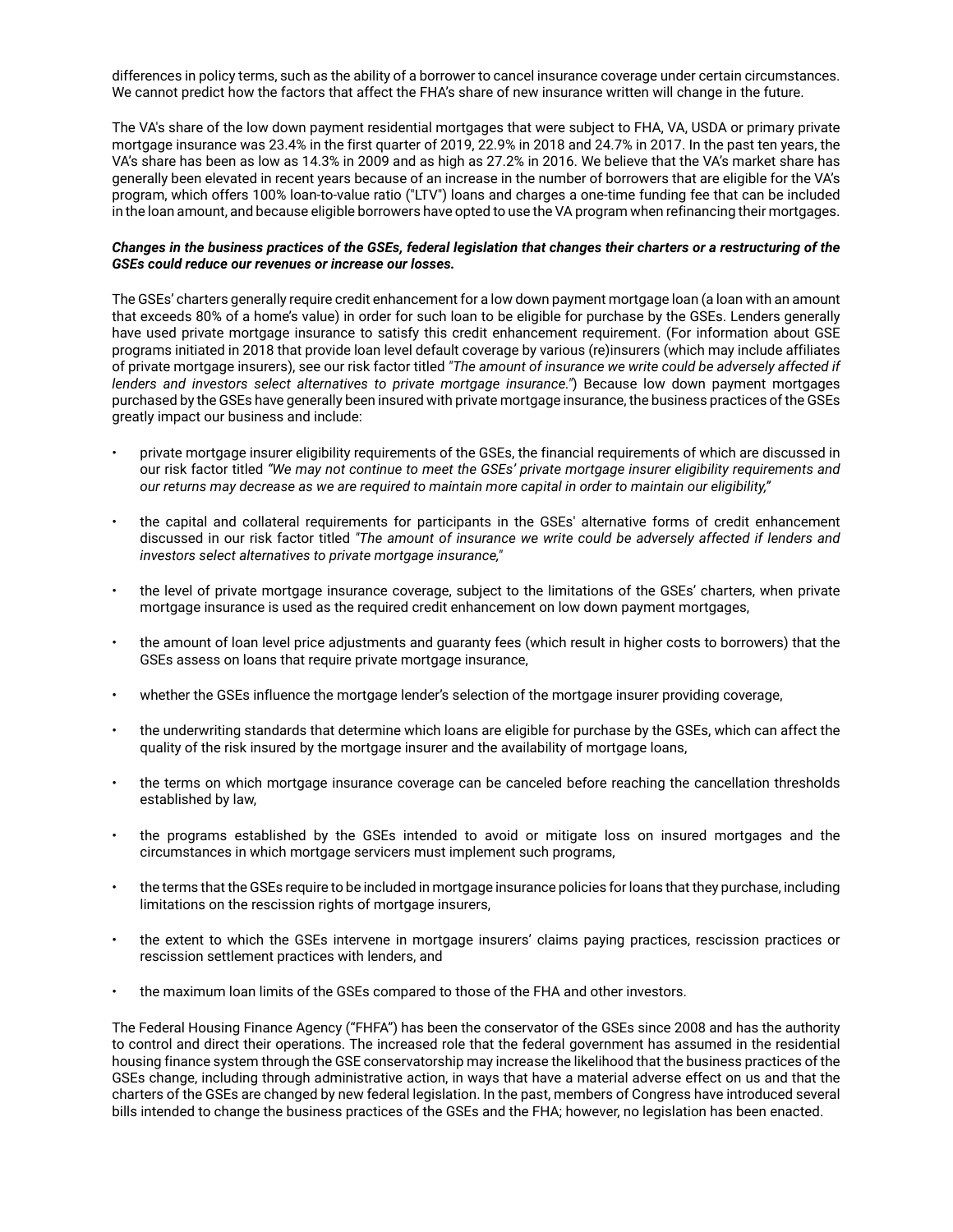In March 2019, President Trump directed the U.S. Treasury Department to develop a plan, as soon as practicable, for administrative and legislative reforms for the housing finance system ("Treasury Housing Reform Plan"), with such reforms to reduce taxpayer risk, expand the private sector's role, modernize the government housing programs, and achieve sustainable homeownership. The directive outlines numerous goals and objectives, including the end of conservatorship of the GSEs, increased competition and participation of the private sector in the mortgage market including by authorizing the FHFA to approve additional guarantors of conventional mortgages in the secondary market, appropriate capital and liquidity requirements for the GSEs, and evaluation of the QM Patch that exempts the GSEs from certain requirements of the Qualified Mortgage rules. The President also directed the Secretary of Housing and Urban Development ("HUD") to develop a plan that would recommend administrative and legislative reforms to the programs HUD oversees, including those of the FHA and the Government National Mortgage Association. As a result of the matters referred to above, it is uncertain what role the GSEs, FHA and private capital, including private mortgage insurance, will play in the residential housing finance system in the future. The timing and impact on our business of any resulting changes is uncertain. Most meaningful changes would require Congressional action to implement and it is difficult to estimate when Congressional action would be final and how long any associated phase-in period may last.

#### *We may not continue to meet the GSEs' private mortgage insurer eligibility requirements and our returns may decrease as we are required to maintain more capital in order to maintain our eligibility.*

We must comply with the PMIERs to be eligible to insure loans delivered to or purchased by the GSEs. The PMIERs include financial requirements, as well as business, quality control and certain transaction approval requirements. The financial requirements of the PMIERs require a mortgage insurer's "Available Assets" (generally only the most liquid assets of an insurer) to equal or exceed its "Minimum Required Assets" (which are based on an insurer's book of insurance in force and are calculated from tables of factors with several risk dimensions and are subject to a floor amount).

Based on our interpretation of the PMIERs, as of June 30, 2019, MGIC's Available Assets totaled \$4.4 billion, or \$1.1 billion in excess of its Minimum Required Assets. MGIC is in compliance with the PMIERs and eligible to insure loans purchased by the GSEs. In calculating our "Minimum Required Assets," credit for risk ceded under our quota share reinsurance transactions that are not fully collateralized are subject to modest counterparty haircuts. We are taking full credit for our fully collateralized excess-of-loss reinsurance transactions entered into in 2018 and 2019, discussed in our risk factor titled *"The mix of business we write affects our Minimum Required Assets under the PMIERs, our premium yields and the likelihood of losses occurring."* Our existing reinsurance transactions are subject to periodic review by the GSEs and there is a risk we will not receive our current level of credit in future periods for the risk ceded under them. If MGIC is not allowed certain levels of credit under the PMIERs, under certain circumstances, MGIC may terminate the reinsurance transactions, without penalty.

If MGIC ceases to be eligible to insure loans purchased by one or both of the GSEs, it would significantly reduce the volume of our new business writings. Factors that may negatively impact MGIC's ability to continue to comply with the financial requirements of the PMIERs include the following:

- The GSEs may amend the PMIERs at any time and may make the PMIERs more onerous in the future. The GSEs have indicated that there may be potential future implications for PMIERs based upon feedback the FHFA receives on its June 2018 proposed rule on regulatory capital requirements for the GSEs, which included a framework for determining the capital relief allowed to the GSEs for loans with private mortgage insurance (public comments were due by November 16, 2018). Further, any changes to the GSEs' capital and liquidity requirements resulting from the Treasury Housing Reform Plan could have future implications for PMIERs. In addition, the PMIERs provide that the factors that determine Minimum Required Assets will be updated every two years and may be updated more frequently to reflect changes in macroeconomic conditions or loan performance. The GSEs have indicated that they will generally provide notice 180 days prior to the effective date of such updates.
- Our future operating results may be negatively impacted by the matters discussed in the rest of these risk factors. Such matters could decrease our revenues, increase our losses or require the use of assets, thereby creating a shortfall in Available Assets.
- Should capital be needed by MGIC in the future, capital contributions from our holding company may not be available due to competing demands on holding company resources, including for repayment of debt.

While on an overall basis, the amount of Available Assets that MGIC must hold in order to continue to insure GSE loans is greater under the PMIERs than what state regulation currently requires, our reinsurance transactions mitigate the negative effect of the PMIERs on our returns. However, reinsurance may not always be available to us or available on similar terms, it subjects us to counterparty credit risk and the GSEs may change the credit they allow under the PMIERs for risk ceded under our reinsurance transactions.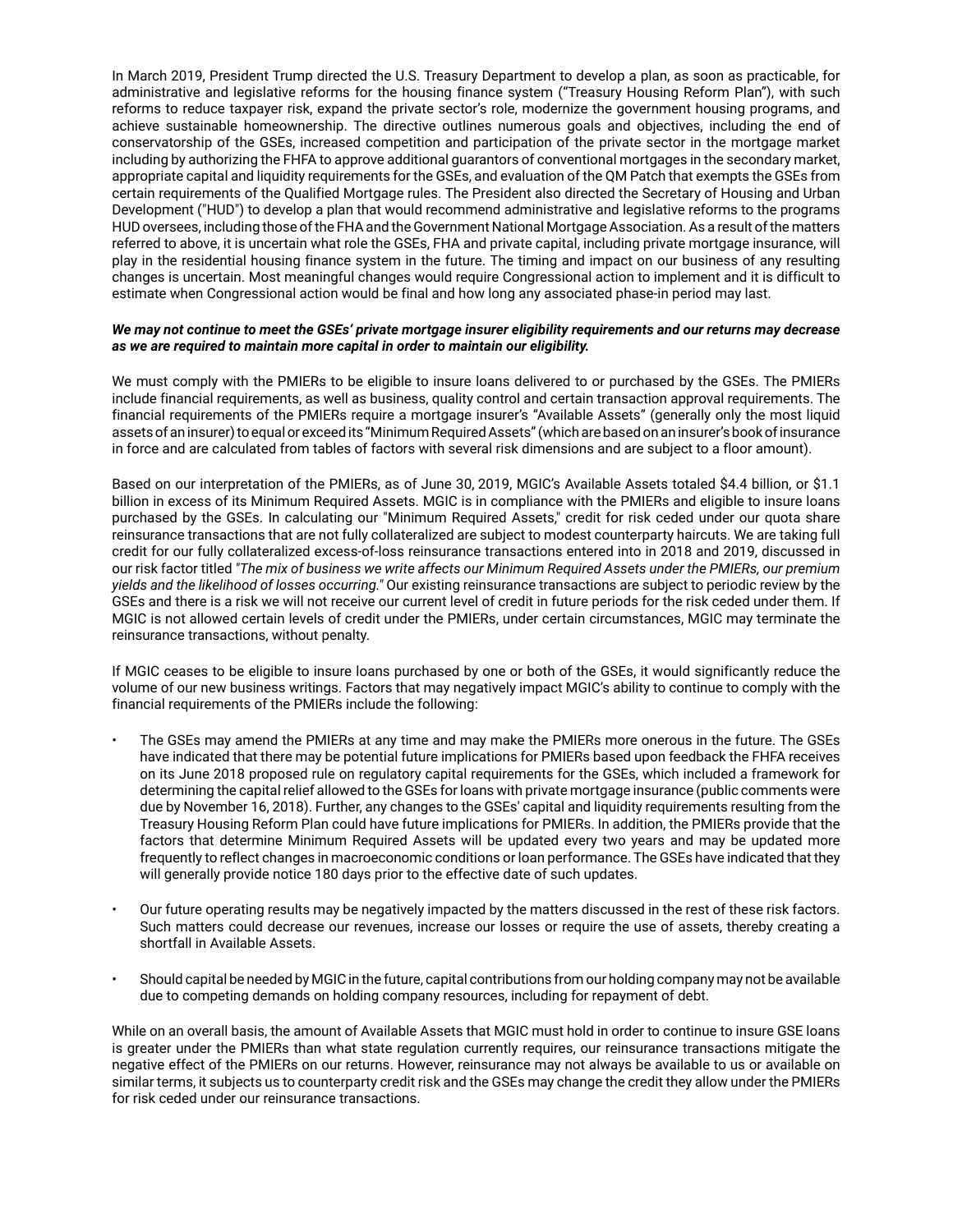#### *We are involved in legal proceedings and are subject to the risk of additional legal proceedings in the future.*

Before paying an insurance claim, we review the loan and servicing files to determine the appropriateness of the claim amount. When reviewing the files, we may determine that we have the right to rescind coverage on the loan. In our SEC reports, we refer to insurance rescissions and denials of claims collectively as "rescissions" and variations of that term. In addition, our insurance policies generally provide that we can reduce or deny a claim if the servicer did not comply with its obligations under our insurance policy. We call such reduction of claims "curtailments." In recent quarters, an immaterial percentage of claims received in a quarter have been resolved by rescissions. In 2018 and the first half of 2019, curtailments reduced our average claim paid by approximately 5.8% and 4.7%, respectively.

Our loss reserving methodology incorporates our estimates of future rescissions, curtailments, and reversals of rescissions and curtailments. A variance between ultimate actual rescission, curtailment and reversal rates and our estimates, as a result of the outcome of litigation, settlements or other factors, could materially affect our losses.

When the insured disputes our right to rescind coverage or curtail claims, we generally engage in discussions in an attempt to settle the dispute. If we are unable to reach a settlement, the outcome of a dispute ultimately may be determined by legal proceedings.

Under ASC 450-20, until a liability associated with settlement discussions or legal proceedings becomes probable and can be reasonably estimated, we consider our claim payment or rescission resolved for financial reporting purposes and do not accrue an estimated loss. Where we have determined that a loss is probable and can be reasonably estimated, we have recorded our best estimate of our probable loss, including recording a probable loss of \$23.5 million in the first quarter of 2019. Until settlement negotiations or legal proceedings for which we have recorded a probable loss are concluded, it is reasonably possible that we will record an additional loss. In addition to matters for which we have recorded a probable loss, we are involved in other discussions and/or proceedings with insureds with respect to our claims paying practices. Although it is reasonably possible that when all of these matters are resolved we will not prevail in all cases, we are unable to make a reasonable estimate or range of estimates of the potential liability. We estimate the maximum exposure associated with matters where a loss is reasonably possible to be approximately \$289 million more than the amount of probable loss we have recorded. This estimate of maximum exposure is based upon currently available information and is subject to significant judgment, numerous assumptions and known and unknown uncertainties, and will include an amount for matters for which we have recorded a probable loss until such matters are concluded. The matters underlying the estimate of maximum exposure will change from time to time. This estimate of our maximum exposure does not include interest or consequential or exemplary damages.

Mortgage insurers, including MGIC, have been involved in litigation and regulatory actions related to alleged violations of the anti-referral fee provisions of the Real Estate Settlement Procedures Act, which is commonly known as RESPA, and the notice provisions of the Fair Credit Reporting Act, which is commonly known as FCRA. While these proceedings in the aggregate have not resulted in material liability for MGIC, there can be no assurance that the outcome of future proceedings, if any, under these laws would not have a material adverse effect on us. In addition, various regulators, including the CFPB, state insurance commissioners and state attorneys general may bring other actions seeking various forms of relief in connection with alleged violations of RESPA. The insurance law provisions of many states prohibit paying for the referral of insurance business and provide various mechanisms to enforce this prohibition. While we believe our practices are in conformity with applicable laws and regulations, it is not possible to predict the eventual scope, duration or outcome of any such reviews or investigations nor is it possible to predict their effect on us or the mortgage insurance industry.

In addition to the matters described above, we are involved in other legal proceedings in the ordinary course of business. In our opinion, based on the facts known at this time, the ultimate resolution of these ordinary course legal proceedings will not have a material adverse effect on our financial position or results of operations.

#### *We are subject to comprehensive regulation and other requirements, which we may fail to satisfy.*

We are subject to comprehensive, detailed regulation by state insurance departments. These regulations are principally designed for the protection of our insured policyholders, rather than for the benefit of investors. Although their scope varies, state insurance laws generally grant broad supervisory powers to agencies or officials to examine insurance companies and enforce rules or exercise discretion affecting almost every significant aspect of the insurance business. State insurance regulatory authorities could take actions, including changes in capital requirements, that could have a material adverse effect on us. For more information about state capital requirements, see our risk factor titled *"State capital requirements may prevent us from continuing to write new insurance on an uninterrupted basis."* To the extent that we are construed to make independent credit decisions in connection with our contract underwriting activities, we also could be subject to increased regulatory requirements under the Equal Credit Opportunity Act, commonly known as ECOA, FCRA, and other laws. For more details about the various ways in which our subsidiaries are regulated, see "Business - Regulation" in Item 1 of our Annual Report on Form 10-K filed with the SEC on February 22, 2019. In addition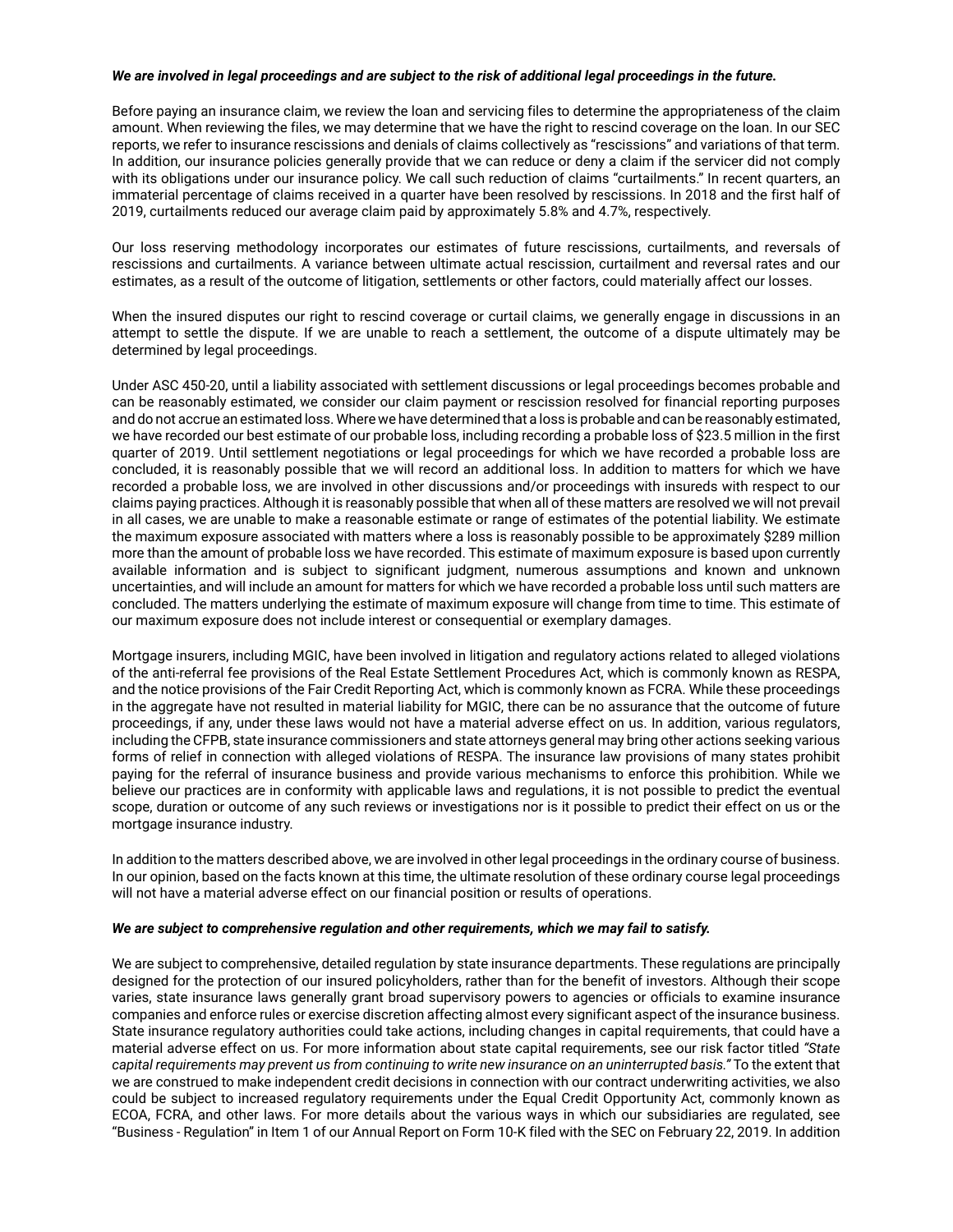to regulation by state insurance regulators, the CFPB may issue additional rules or regulations, which may materially affect our business.

In December 2013, the U.S. Treasury Department's Federal Insurance Office released a report that calls for federal standards and oversight for mortgage insurers to be developed and implemented. It is uncertain if and when the standards and oversight will be developed and become effective, and what form they will take.

### *If our risk management programs are not effective in identifying, or adequate in controlling or mitigating, the risks we face, or if the models used in our businesses are inaccurate, it could have a material adverse impact on our business, results of operations and financial condition.*

Our enterprise risk management program, described in "Business - Our Products and Services - Risk Management" in Item 1 of our Annual Report on Form 10-K filed with the SEC on February 22, 2019, may not be effective in identifying, or adequate in controlling or mitigating, the risks we face in our business.

We employ proprietary and third party models to project returns, price products (including through our new loan level pricing system), determine the techniques used to underwrite insurance, calculate reserves, generate projections used to estimate future pre-tax income and to evaluate loss recognition testing, evaluate risk, determine internal capital requirements, perform stress testing, and for other uses. These models rely on estimates and projections that are inherently uncertain and may not operate as intended. In addition, from time to time we seek to improve certain models, and the conversion process may result in material changes to assumptions, including those about returns and financial results. The models we employ are complex, which increases our risk of error in their design, implementation or use. Also, the associated input data, assumptions and calculations may not be correct, and the controls we have in place to mitigate that risk may not be effective in all cases. The risks related to our models may increase when we change assumptions and/or methodologies, or when we add or change modeling platforms. We have enhanced, and we intend to continue to enhance, our modeling capabilities. Moreover, we may use information we receive through enhancements to refine or otherwise change existing assumptions and/or methodologies.

#### *Because we establish loss reserves only upon a loan delinquency rather than based on estimates of our ultimate losses on risk in force, losses may have a disproportionate adverse effect on our earnings in certain periods.*

In accordance with accounting principles generally accepted in the United States, commonly referred to as GAAP, we establish reserves for insurance losses and loss adjustment expenses only when notices of default on insured mortgage loans are received and for loans we estimate are in default but for which notices of default have not yet been reported to us by the servicers (this is often referred to as "IBNR"). Because our reserving method does not take account of losses that could occur from loans that are not delinquent, such losses are not reflected in our financial statements, except in the case where a premium deficiency exists. As a result, future losses on loans that are not currently delinquent may have a material impact on future results as such losses emerge.

#### *Because loss reserve estimates are subject to uncertainties, paid claims may be substantially different than our loss reserves.*

When we establish reserves, we estimate the ultimate loss on delinquent loans using estimated claim rates and claim amounts. The estimated claim rates and claim amounts represent our best estimates of what we will actually pay on the loans in default as of the reserve date and incorporate anticipated mitigation from rescissions and curtailments. The establishment of loss reserves is subject to inherent uncertainty and requires judgment by management. The actual amount of the claim payments may be substantially different than our loss reserve estimates. Our estimates could be affected by several factors, including a change in regional or national economic conditions, and a change in the length of time loans are delinquent before claims are received. The change in conditions may include changes in unemployment, affecting borrowers' income and thus their ability to make mortgage payments, and changes in home prices, which may affect borrower willingness to continue to make mortgage payments when the value of the home is below the mortgage balance. Changes to our estimates could have a material impact on our future results, even in a stable economic environment. In addition, historically, losses incurred have followed a seasonal trend in which the second half of the year has weaker credit performance than the first half, with higher new default notice activity and a lower cure rate.

#### *We rely on our management team and our business could be harmed if we are unable to retain qualified personnel or successfully develop and/or recruit their replacements.*

Our success depends, in part, on the skills, working relationships and continued services of our management team and other key personnel. The unexpected departure of key personnel could adversely affect the conduct of our business. In such event, we would be required to obtain other personnel to manage and operate our business. In addition, we will be required to replace the knowledge and expertise of our aging workforce as our workers retire. In either case, there can be no assurance that we would be able to develop or recruit suitable replacements for the departing individuals; that replacements could be hired, if necessary, on terms that are favorable to us; or that we can successfully transition such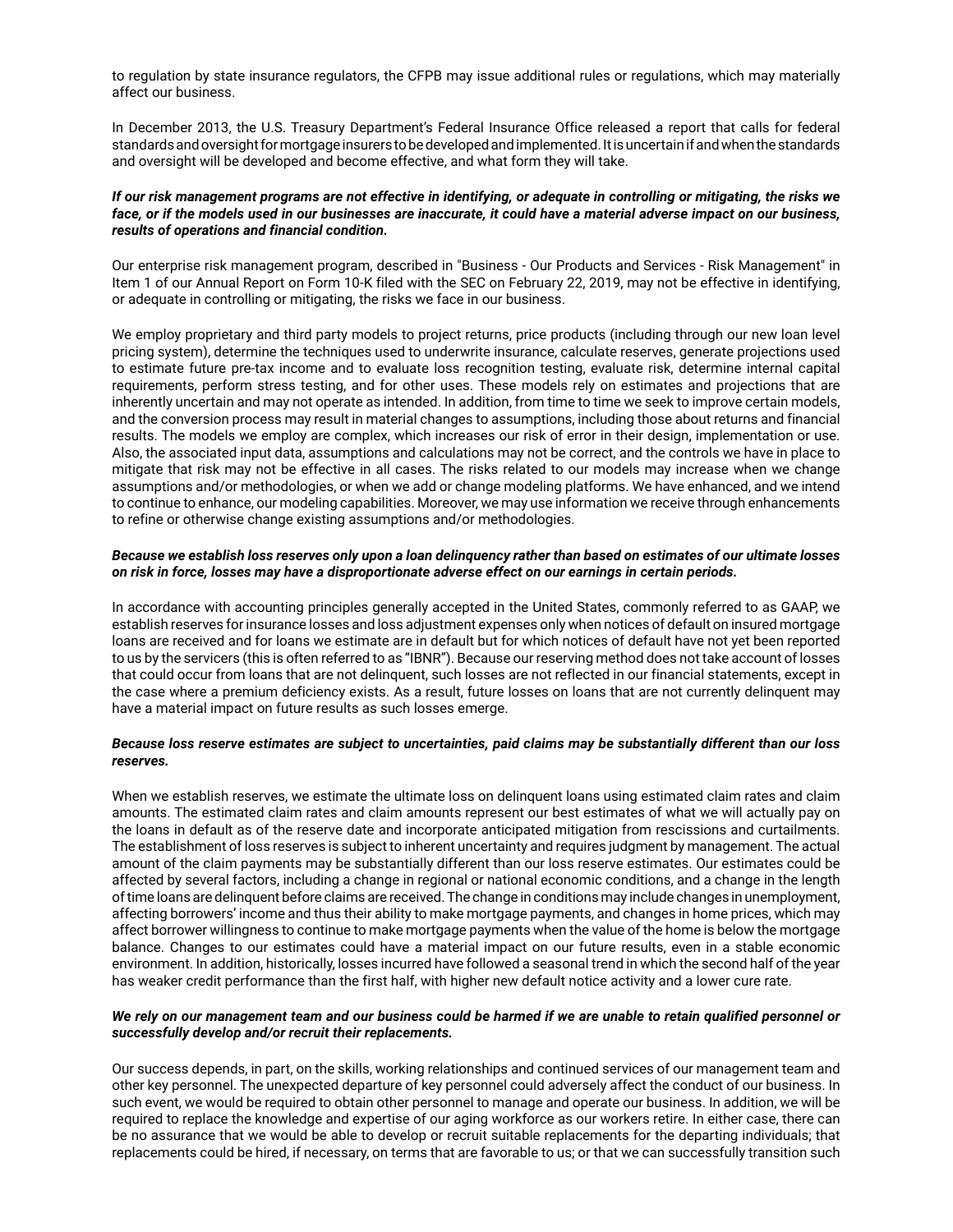replacements in a timely manner. We currently have not entered into any employment agreements with our officers or key personnel. Volatility or lack of performance in our stock price may affect our ability to retain our key personnel or attract replacements should key personnel depart. Without a properly skilled and experienced workforce, our costs, including productivity costs and costs to replace employees may increase, and this could negatively impact our earnings.

## *If the volume of low down payment home mortgage originations declines, the amount of insurance that we write could decline.*

The factors that may affect the volume of low down payment mortgage originations include:

- restrictions on mortgage credit due to more stringent underwriting standards, liquidity issues or risk-retention and/ or capital requirements affecting lenders,
- the level of home mortgage interest rates,
- the health of the domestic economy as well as conditions in regional and local economies and the level of consumer confidence,
- housing affordability,
- new and existing housing availability,
- the rate of household formation, which is influenced, in part, by population and immigration trends,
- the rate of home price appreciation, which in times of heavy refinancing can affect whether refinanced loans have loan-to-value ratios that require private mortgage insurance, and
- government housing policy encouraging loans to first-time homebuyers.

A decline in the volume of low down payment home mortgage originations could decrease demand for mortgage insurance and decrease our new insurance written. For other factors that could decrease the demand for mortgage insurance, see our risk factor titled *"The amount of insurance we write could be adversely affected if lenders and investors select alternatives to private mortgage insurance."*

#### *State capital requirements may prevent us from continuing to write new insurance on an uninterrupted basis.*

The insurance laws of 16 jurisdictions, including Wisconsin, MGIC's domiciliary state, require a mortgage insurer to maintain a minimum amount of statutory capital relative to its risk in force (or a similar measure) in order for the mortgage insurer to continue to write new business. We refer to these requirements as the "State Capital Requirements." While they vary among jurisdictions, the most common State Capital Requirements allow for a maximum risk-to-capital ratio of 25 to 1. A risk-to-capital ratio will increase if (i) the percentage decrease in capital exceeds the percentage decrease in insured risk, or (ii) the percentage increase in capital is less than the percentage increase in insured risk. Wisconsin does not regulate capital by using a risk-to-capital measure but instead requires a minimum policyholder position ("MPP"). The "policyholder position" of a mortgage insurer is its net worth or surplus, contingency reserve and a portion of the reserves for unearned premiums.

At June 30, 2019, MGIC's risk-to-capital ratio was 10.1 to 1, below the maximum allowed by the jurisdictions with State Capital Requirements, and its policyholder position was \$2.7 billion above the required MPP of \$1.6 billion. Our risk-tocapital ratio and MPP reflect full credit for the risk ceded under our quota share reinsurance transactions with unaffiliated reinsurers*.* It is possible that under the revised State Capital Requirements discussed below, MGIC will not be allowed full credit for the risk ceded under such transactions. If MGIC is not allowed an agreed level of credit under the State Capital Requirements, MGIC may terminate the reinsurance transactions, without penalty. At this time, we expect MGIC to continue to comply with the current State Capital Requirements; however, you should read the rest of these risk factors for information about matters that could negatively affect such compliance. At June 30, 2019, the risk-to-capital ratio of our combined insurance operations was 10.0 to 1.

The NAIC plans to revise the minimum capital and surplus requirements for mortgage insurers that are provided for in its Mortgage Guaranty Insurance Model Act. In May 2016, a working group of state regulators released an exposure draft of a risk-based capital framework to establish capital requirements for mortgage insurers, although no date has been established by which the NAIC must propose revisions to the capital requirements and certain items have not yet been completely addressed by the framework, including the treatment of ceded risk, minimum capital floors, and action level triggers. Currently we believe that the PMIERs contain more restrictive capital requirements than the draft Mortgage Guaranty Insurance Model Act in most circumstances.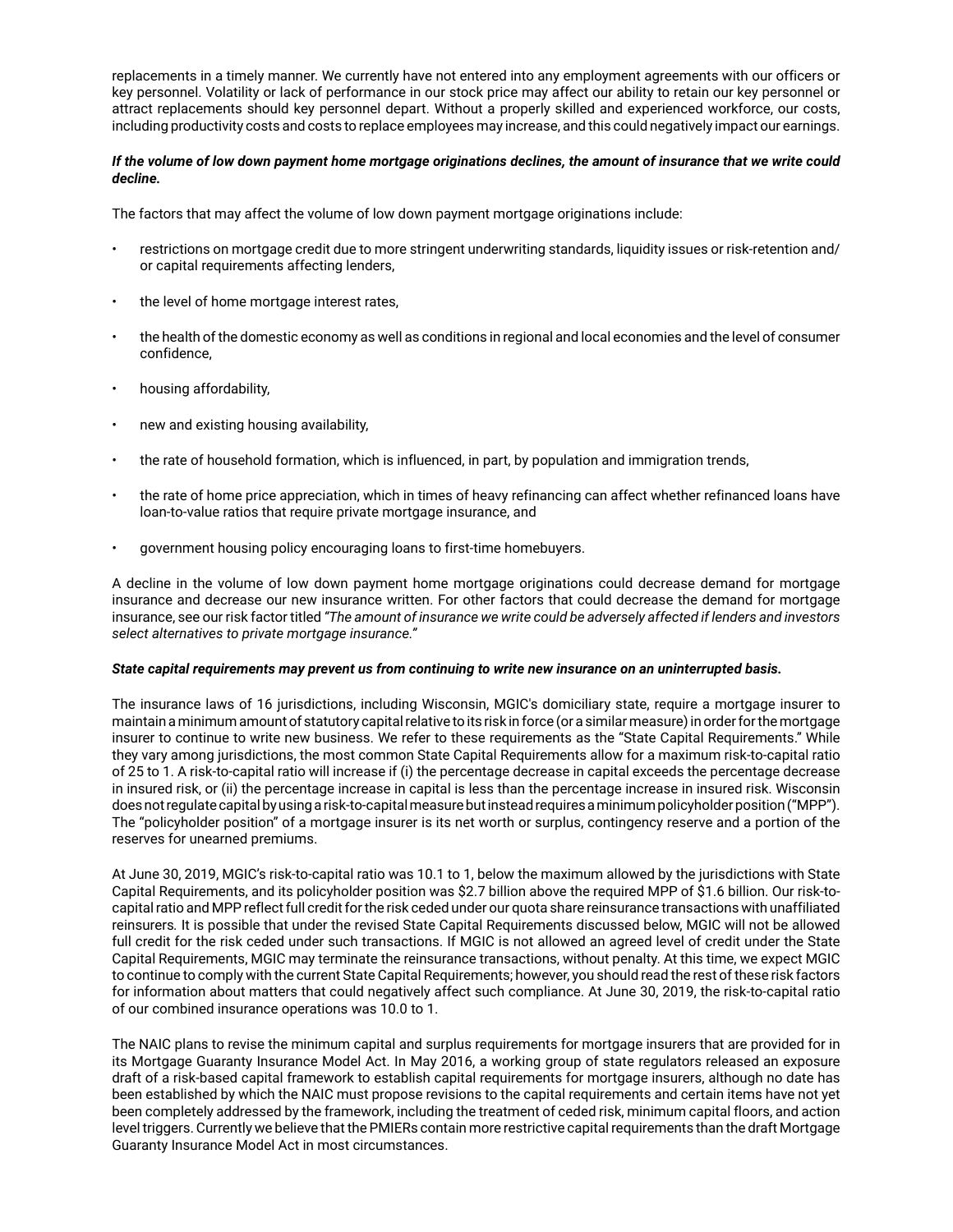While MGIC currently meets, and expects to continue to meet, the State Capital Requirements of Wisconsin and all other jurisdictions, it could be prevented from writing new business in the future in all jurisdictions if it fails to meet the State Capital Requirements of Wisconsin, or it could be prevented from writing new business in a particular jurisdiction if it fails to meet the State Capital Requirements of that jurisdiction, and in each case MGIC does not obtain a waiver of such requirements. It is possible that regulatory action by one or more jurisdictions, including those that do not have specific State Capital Requirements, may prevent MGIC from continuing to write new insurance in such jurisdictions. If we are unable to write business in a particular jurisdiction, lenders may be unwilling to procure insurance from us anywhere. In addition, a lender's assessment of the future ability of our insurance operations to meet the State Capital Requirements or the PMIERs may affect its willingness to procure insurance from us. In this regard, see our risk factor titled *"Competition or changes in our relationships with our customers could reduce our revenues, reduce our premium yields and/or increase our losses."* A possible future failure by MGIC to meet the State Capital Requirements or the PMIERs will not necessarily mean that MGIC lacks sufficient resources to pay claims on its insurance liabilities. While we believe MGIC has sufficient claims paying resources to meet its claim obligations on its insurance in force on a timely basis, you should read the rest of these risk factors for information about matters that could negatively affect MGIC's claims paying resources.

#### *Downturns in the domestic economy or declines in the value of borrowers' homes from their value at the time their loans closed may result in more homeowners defaulting and our losses increasing, with a corresponding decrease in our returns.*

Losses result from events that reduce a borrower's ability or willingness to continue to make mortgage payments, such as unemployment, health issues, family status, and whether the home of a borrower who defaults on his mortgage can be sold for an amount that will cover unpaid principal and interest and the expenses of the sale. In general, favorable economic conditions reduce the likelihood that borrowers will lack sufficient income to pay their mortgages and also favorably affect the value of homes, thereby reducing and in some cases even eliminating a loss from a mortgage default. A deterioration in economic conditions, including an increase in unemployment, generally increases the likelihood that borrowers will not have sufficient income to pay their mortgages and can also adversely affect home prices, which in turn can influence the willingness of borrowers with sufficient resources to make mortgage payments to do so when the mortgage balance exceeds the value of the home. Home prices may decline even absent a deterioration in economic conditions due to declines in demand for homes, which in turn may result from changes in buyers' perceptions of the potential for future appreciation, restrictions on and the cost of mortgage credit due to more stringent underwriting standards, higher interest rates generally, changes to the deductibility of mortgage interest for income tax purposes, decreases in the rate of household formations, or other factors. Changes in home prices and unemployment levels are inherently difficult to forecast given the uncertainty in the current market environment, including uncertainty about the effect of actions the federal government has taken and may take with respect to tax policies, mortgage finance programs and policies, and housing finance reform.

### *The mix of business we write affects our Minimum Required Assets under the PMIERs, our premium yields and the likelihood of losses occurring.*

The Minimum Required Assets under the PMIERs are, in part, a function of the direct risk-in-force and the risk profile of the loans we insure, considering loan-to-value ratio, credit score, vintage, Home Affordable Refinance Program ("HARP") status and delinquency status; and whether the loans were insured under lender-paid mortgage insurance policies or other policies that are not subject to automatic termination consistent with the Homeowners Protection Act requirements for borrower paid mortgage insurance. Therefore, if our direct risk-in-force increases through increases in new insurance written, or if our mix of business changes to include loans with higher loan-to-value ratios or lower FICO scores, for example, or if we insure a higher percentage of loans under lender-paid mortgage insurance policies, all other things equal, we will be required to hold more Available Assets in order to maintain GSE eligibility.

The minimum capital required by the risk-based capital framework contained in the exposure draft released by the NAIC in May 2016 would be, in part, a function of certain loan and economic factors, including property location, loan-to-value ratio and credit score; general underwriting quality in the market at the time of loan origination; the age of the loan; and the premium rate we charge. Depending on the provisions of the capital requirements when they are released in final form and become effective, our mix of business may affect the minimum capital we are required to hold under the new framework.

The percentage of our NIW from all single-premium policies (LPMI and BPMI, combined) has ranged from approximately 10% in 2013 to 19% in 2017 and was 17% in 2018 and 16% in the first half of 2019. Depending on the actual life of a single premium policy and its premium rate relative to that of a monthly premium policy, a single premium policy may generate more or less premium than a monthly premium policy over its life.

We have in place quota share reinsurance ("QSR") transactions with unaffiliated reinsurers that cover most of our insurance written from 2013 through 2019, and a portion of our insurance written prior to 2013. Although the transactions reduce our premiums, they have a lesser impact on our overall results, as losses ceded under the transactions reduce our losses incurred and the ceding commissions we receive reduce our underwriting expenses. The effect of the QSR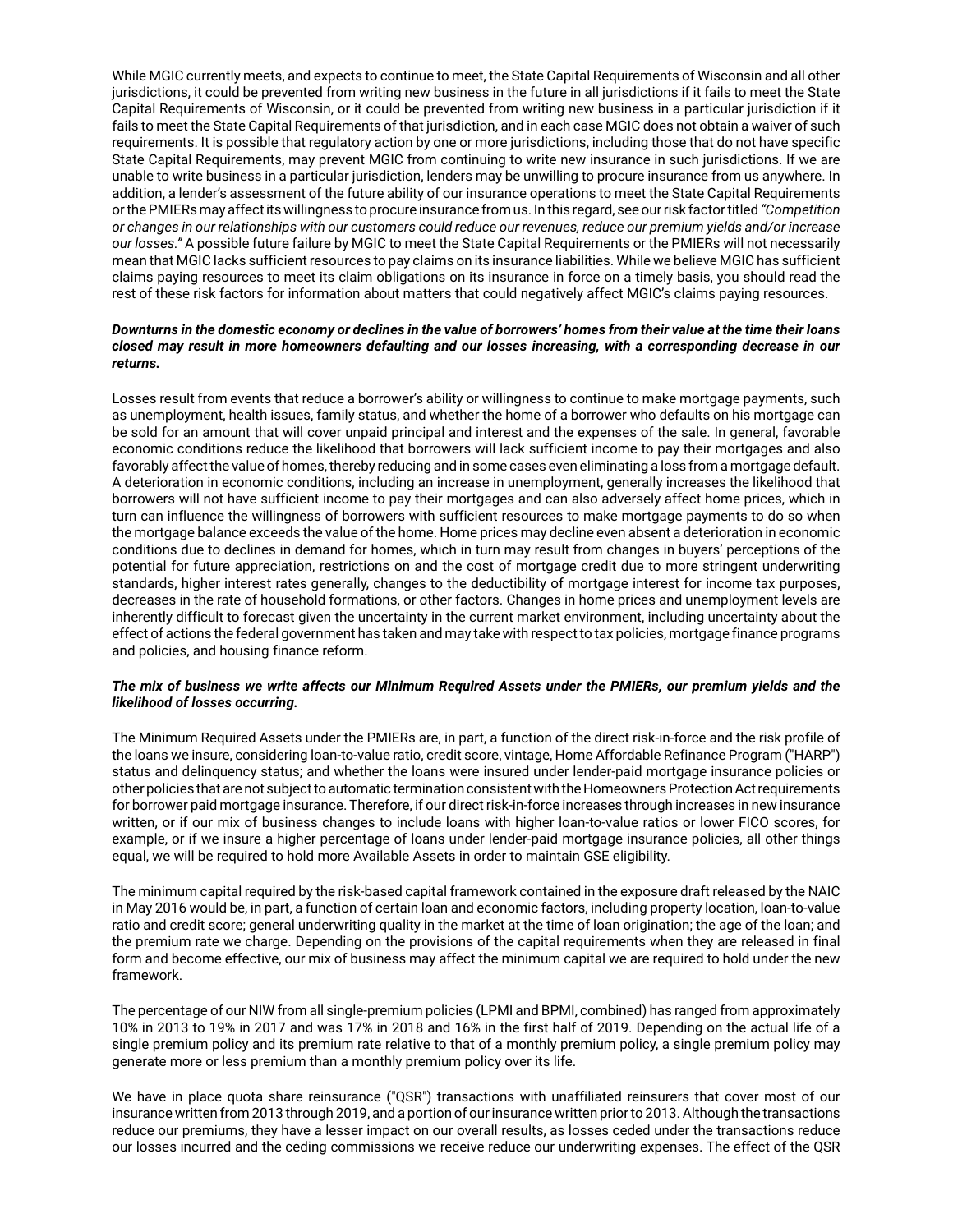transactions on the various components of pre-tax income will vary from period to period, depending on the level of ceded losses.

In 2018 and 2019, MGIC entered into reinsurance agreements that provide excess-of-loss reinsurance coverage for a portion of the risk associated with certain mortgage insurance policies having an insurance coverage in force date on or after July 1, 2016 and before April 1, 2019. The transactions were entered into with special purpose insurers that issued notes linked to the reinsurance coverage ("Insurance Linked Notes" or "ILNs"). We expect that we may enter into other ILN transactions if capital market conditions remain favorable.

In addition to the effect of reinsurance on our premiums, we expect a decline in our premium yield because an increasing percentage of our insurance in force is from recent book years whose premium rates have been trending lower.

Our ability to rescind insurance coverage became more limited for insurance we wrote beginning in mid-2012, which, as of June 30, 2019, represents approximately 84% of our flow, primary insurance in force. As a result of revised PMIERs requirements, we have revised our master policy and expect it to be effective for new insurance written beginning March 1, 2020, subject to state regulatory approvals. Our ability to rescind insurance coverage will become further limited for insurance we write under the new master policy, potentially resulting in higher losses than would be the case under our existing master policies.

From time to time, in response to market conditions, we change the types of loans that we insure and the requirements under which we insure them. We also change our underwriting guidelines, in part through aligning most of them with Fannie Mae and Freddie Mac for loans that receive and are processed in accordance with certain approval recommendations from a GSE automated underwriting system. We also make exceptions to our underwriting requirements on a loan-by-loan basis and for certain customer programs. Our underwriting requirements are available on our website at http://www.mgic.com/underwriting/index.html.

Even when home prices are stable or rising, mortgages with certain characteristics have higher probabilities of claims. As of June 30, 2019, mortgages with these characteristics in our primary risk in force included mortgages with LTV ratios greater than 95% (15.4%), loans with borrowers having FICO scores below 620 (2.1%), mortgages with borrowers having FICO scores of 620-679 (9.9%), mortgages with limited underwriting, including limited borrower documentation (1.9%), and mortgages with borrowers having DTI ratios greater than 45% (or where no ratio is available) (14.6%), each attribute as determined at the time of loan origination. An individual loan may have more than one of these attributes.

Beginning in 2017, the percentage of NIW that we have written on mortgages with LTV ratios greater than 95% and mortgages with DTI ratios greater than 45% has increased. In 2018, we started considering DTI ratios when setting our premium rates, and we changed our methodology for calculating DTI ratios for pricing and eligibility purposes to exclude the impact of mortgage insurance premiums. As a result of this change, loan originators may have changed the information they provide to us. Although we have changed our operational procedures to account for this, we cannot be sure that the DTI ratio we report for each loan beginning in late 2018 includes the related mortgage insurance premiums in the calculation. In addition, we expect to insure certain loans that would not have previously met our guidelines and to offer premium rates for certain loans lower than would have been offered under our previous methodology.

The widespread use of loan level pricing systems by the private mortgage insurance industry (discussed in our risk factor titled *"Competition or changes in our relationships with our customers could reduce our revenues, reduce our premium yields and / or increase our losses"*) will make it more difficult to compare our premium rates to those offered by our competitors. We may not be aware of industry rate changes until we observe that our mix of new insurance written has changed and our mix may fluctuate more as a result.

If state or federal regulations or statutes are changed in ways that ease mortgage lending standards and/or requirements, or if lenders seek ways to replace business in times of lower mortgage originations, it is possible that more mortgage loans could be originated with higher risk characteristics than are currently being originated, such as loans with lower FICO scores and higher DTIs. Lenders could pressure mortgage insurers to insure such loans, which are expected to experience higher claim rates. Although we attempt to incorporate these higher expected claim rates into our underwriting and pricing models, there can be no assurance that the premiums earned and the associated investment income will be adequate to compensate for actual losses even under our current underwriting requirements. We do, however, believe that our insurance written beginning in the second half of 2008 will generate underwriting profits.

#### *The premiums we charge may not be adequate to compensate us for our liabilities for losses and as a result any inadequacy could materially affect our financial condition and results of operations.*

We set premiums at the time a policy is issued based on our expectations regarding likely performance of the insured risks over the long term. Our premiums are subject to approval by state regulatory agencies, which can delay or limit our ability to increase our premiums. Generally, we cannot cancel mortgage insurance coverage or adjust renewal premiums during the life of a mortgage insurance policy. As a result, higher than anticipated claims generally cannot be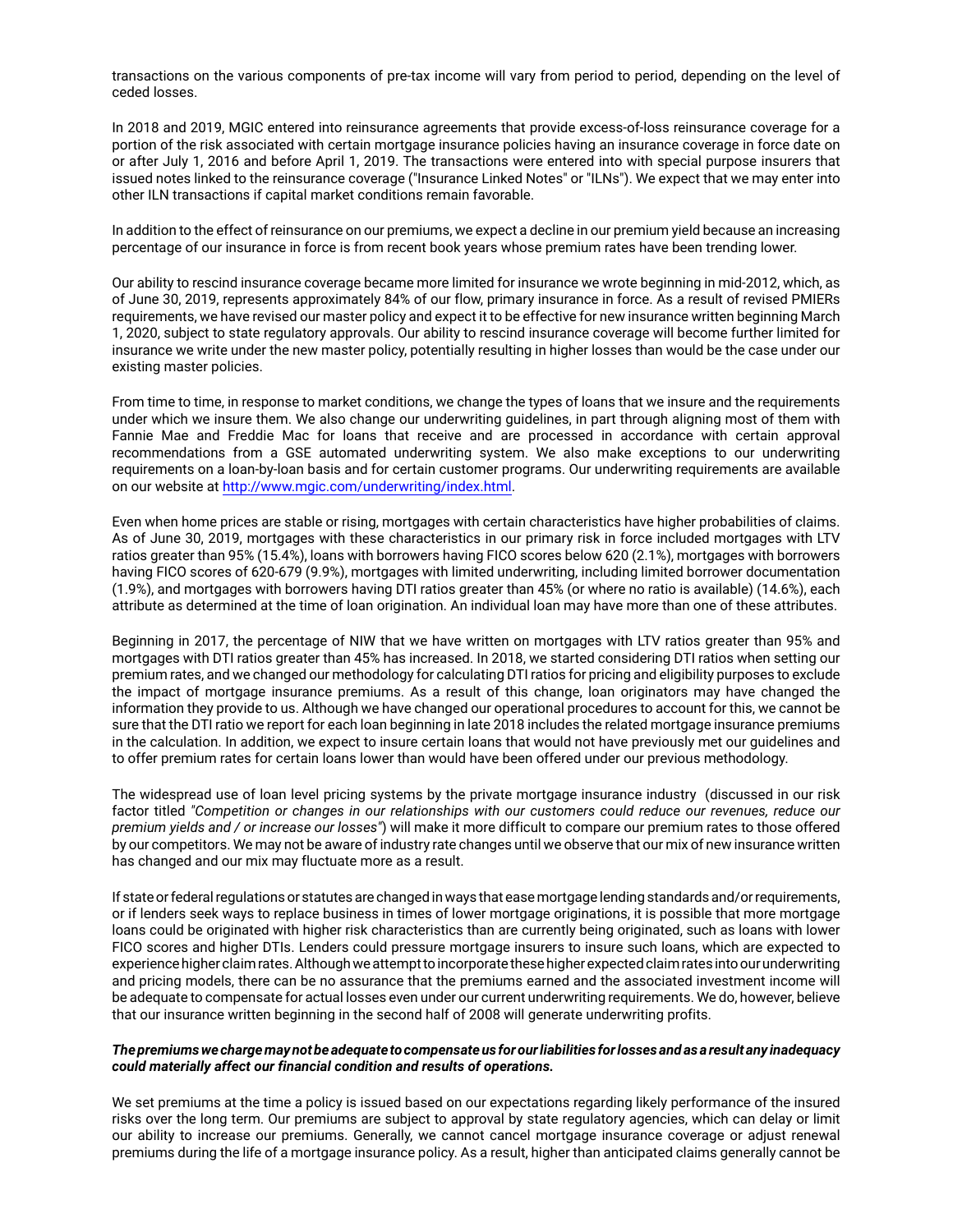offset by premium increases on policies in force or mitigated by our non-renewal or cancellation of insurance coverage. The premiums we charge, the investment income we earn and the amount of reinsurance we carry may not be adequate to compensate us for the risks and costs associated with the insurance coverage provided to customers. An increase in the number or size of claims, compared to what we anticipate, could adversely affect our results of operations or financial condition. Our premium rates are also based in part on the amount of capital we are required to hold against the insured risk. If the amount of capital we are required to hold increases from the amount we were required to hold when a policy was written, we cannot adjust premiums to compensate for this and our returns may be lower than we assumed.

The losses we have incurred on our 2005-2008 books of business have exceeded our premiums from those books. The incurred losses from those books, although declining, continue to generate a material portion of our total incurred losses. The ultimate amount of these losses will depend in part on general economic conditions, including unemployment, and the direction of home prices.

#### *We are susceptible to disruptions in the servicing of mortgage loans that we insure.*

We depend on reliable, consistent third-party servicing of the loans that we insure. Over the last several years, the mortgage loan servicing industry has experienced consolidation and an increase in the number of specialty servicers servicing delinquent loans. The resulting change in the composition of servicers could lead to disruptions in the servicing of mortgage loans covered by our insurance policies. Further changes in the servicing industry resulting in the transfer of servicing could cause a disruption in the servicing of delinquent loans which could reduce servicers' ability to undertake mitigation efforts that could help limit our losses. Future housing market conditions could lead to additional increases in delinquencies and transfers of servicing.

#### *Changes in interest rates, house prices or mortgage insurance cancellation requirements may change the length of time that our policies remain in force.*

The premium from a single premium policy is collected upfront and generally earned over the estimated life of the policy. In contrast, premiums from a monthly premium policy are received and earned each month over the life of the policy. In each year, most of our premiums earned are from insurance that has been written in prior years. As a result, the length of time insurance remains in force, which is generally measured by persistency (the percentage of our insurance remaining in force from one year prior), is a significant determinant of our revenues. Future premiums on our monthly premium policies in force represent a material portion of our claims paying resources and a low persistency rate will reduce those future premiums. In contrast, a higher than expected persistency rate will decrease the profitability from single premium policies because they will remain in force longer than was estimated when the policies were written.

Our persistency rate was 80.8% at June 30, 2019, 81.7% at December 31, 2018, and 80.1% at December 31, 2017. Since 2000, our year-end persistency ranged from a high of 84.7% at December 31, 2009 to a low of 47.1% at December 31, 2003.

Our persistency rate is primarily affected by the level of current mortgage interest rates compared to the mortgage coupon rates on our insurance in force, which affects the vulnerability of the insurance in force to refinancing. Our persistency rate is also affected by the mortgage insurance cancellation policies of mortgage investors along with the current value of the homes underlying the mortgages in the insurance in force. In 2018, the GSEs announced changes to various mortgage insurance termination requirements that are intended to further simplify the process of evaluating borrower-initiated requests for mortgage insurance termination and may reduce our persistency rate in the future.

### *Our holding company debt obligations materially exceed our holding company cash and investments.*

At June 30,2019, we had approximately \$333 million in cash and investments at our holding company and our holding company's debt obligations were \$815 million in aggregate principal amount, consisting of \$425 million of 5.75% Senior Notes due in 2023 ("5.75% Notes") and \$390 million of 9% Debentures (of which approximately \$133 million was purchased, and is held, by MGIC, and is eliminated on the consolidated balance sheet). Annual debt service on the 5.75% Notes and 9% Debentures outstanding as of June 30, 2019, is approximately \$60 million (of which approximately \$12 million will be paid to MGIC and will be eliminated on the consolidated statement of operations).

The 5.75% Senior Notes and 9% Debentures are obligations of our holding company, MGIC Investment Corporation, and not of its subsidiaries. The payment of dividends from our insurance subsidiaries which, other than investment income and raising capital in the public markets, is the principal source of our holding company cash inflow, is restricted by insurance regulation. MGIC is the principal source of dividends, and in the first half of 2019 and in 2018, it paid a total of \$140 million and \$220 million, respectively, in dividends to our holding company. We expect MGIC to continue to pay quarterly dividends of at least the \$70 million amount paid in the second quarter of 2019, subject to approval by its Board of Directors. We ask the OCI not to object before MGIC pays dividends.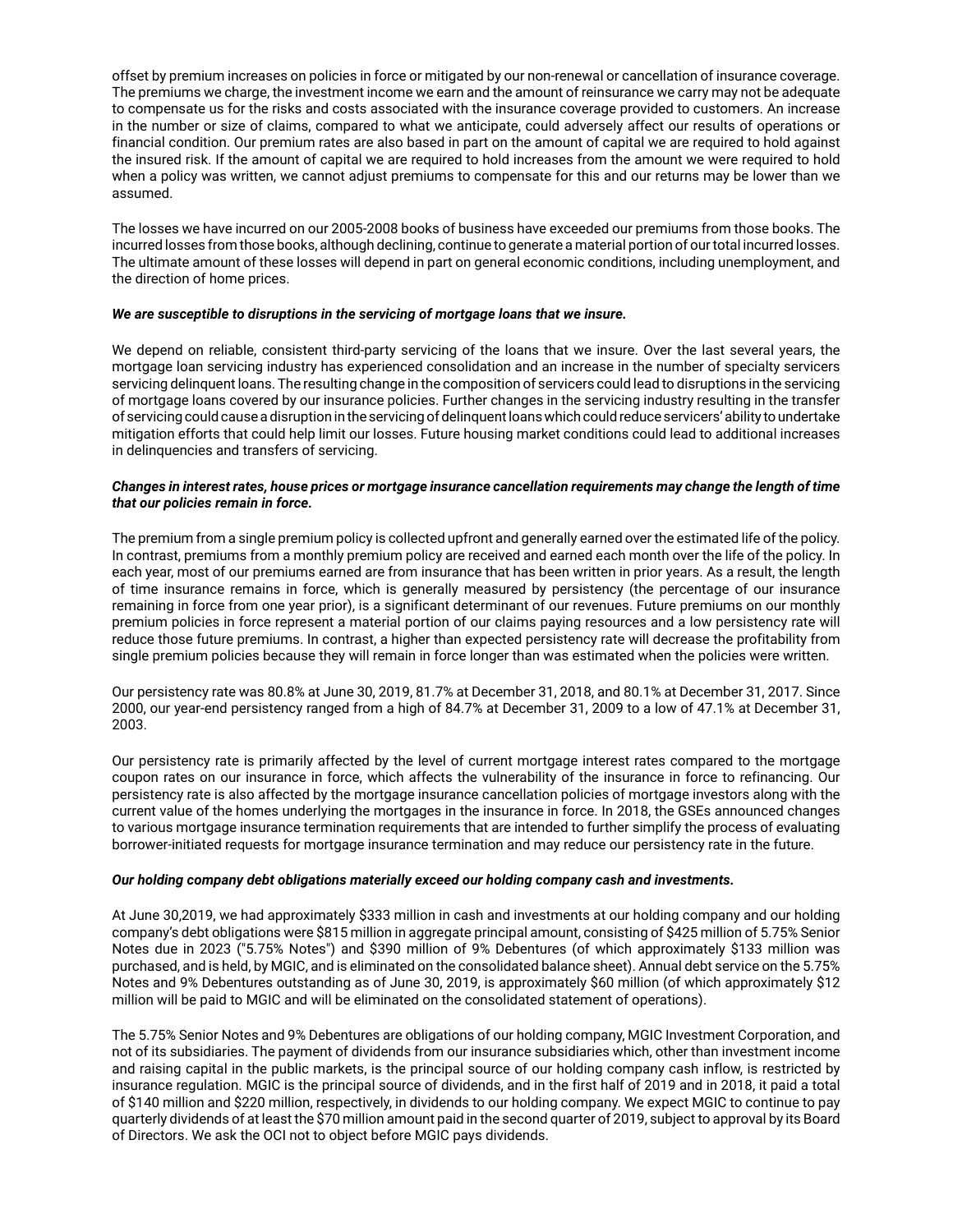In the second quarter of 2019 and in 2018, we repurchased approximately 1.8 million and 16.0 million shares of our common stock, respectively, using approximately \$25 million and \$175 million of holding company resources, respectively. We may repurchase up to an additional \$200 million of our common stock through the end of 2020 under a share repurchase program approved by our Board of Directors in the first quarter of 2019. Repurchases may be made from time to time on the open market or through privately negotiated transactions. The repurchase program may be suspended for periods or discontinued at any time. If any additional capital contributions to our subsidiaries were required, such contributions would decrease our holding company cash and investments. As described in our Current Report on Form 8-K filed on February 11, 2016, MGIC borrowed \$155 million from the Federal Home Loan Bank of Chicago. This is an obligation of MGIC and not of our holding company.

#### *Your ownership in our company may be diluted by additional capital that we raise or if the holders of our outstanding convertible debt convert that debt into shares of our common stock.*

As noted above under our risk factor titled *"We may not continue to meet the GSEs' private mortgage insurer eligibility requirements and our returns may decrease as we are required to maintain more capital in order to maintain our eligibility,"* although we are currently in compliance with the requirements of the PMIERs, there can be no assurance that we would not seek to issue non-dilutive debt capital or to raise additional equity capital to manage our capital position under the PMIERs or for other purposes. Any future issuance of equity securities may dilute your ownership interest in our company. In addition, the market price of our common stock could decline as a result of sales of a large number of shares or similar securities in the market or the perception that such sales could occur.

At June 30, 2019, we had outstanding \$390 million principal amount of 9% Convertible Junior Subordinated Debentures due in 2063 ("9% Debentures") (of which approximately \$133 million was purchased, and is held, by MGIC, and is eliminated on the consolidated balance sheet). The principal amount of the 9% Debentures is currently convertible, at the holder's option, at an initial conversion rate, which is subject to adjustment, of 74.0741 common shares per \$1,000 principal amount of debentures. This represents an initial conversion price of approximately \$13.50 per share. We may redeem the 9% Debentures in whole or in part from time to time, at our option, at a redemption price equal to 100% of the principal amount of the 9% Debentures being redeemed, plus any accrued and unpaid interest, if the closing sale price of our common stock exceeds \$17.55 for at least 20 of the 30 trading days preceding notice of the redemption.

We have the right, and may elect, to defer interest payable under the debentures in the future. If a holder elects to convert its debentures, the interest that has been deferred on the debentures being converted is also convertible into shares of our common stock. The conversion rate for such deferred interest is based on the average price that our shares traded at during a 5-day period immediately prior to the election to convert the associated debentures. We may elect to pay cash for some or all of the shares issuable upon a conversion of the debentures.

For a discussion of the dilutive effects of our convertible securities on our earnings per share, see Note 4 – "Earnings Per Share" to our consolidated financial statements in our Annual Report on Form 10-K filed with the SEC on February 22, 2019. As noted above, during 2019 and 2018, we repurchased shares of our common stock and may do so in the future. In addition, we have in the past, and may in the future, purchase our debt securities.

### *The price of our common stock may fluctuate significantly, which may make it difficult for holders to resell common stock when they want or at a price they find attractive.*

The market price for our common stock may fluctuate significantly. In addition to the risk factors described herein, the following factors may have an adverse impact on the market price for our common stock: announcements by us or our competitors of acquisitions or strategic initiatives; our actual or anticipated quarterly and annual operating results; changes in expectations of future financial performance (including incurred losses on our insurance in force); changes in estimates of securities analysts or rating agencies; actual or anticipated changes in our share repurchase program or dividends; changes in general conditions in the economy, the mortgage insurance industry or the financial markets; changes in operating performance or market valuation of companies in the mortgage insurance industry; the addition or departure of key personnel; changes in tax law; and adverse press or news announcements affecting us or the industry. In addition, ownership by certain types of investors may affect the market price and trading volume of our common stock. For example, ownership in our common stock by investors such as index funds and exchange-traded funds can affect the stock's price when those investors must purchase or sell our common stock because the investors have experienced significant cash inflows or outflows, the index to which our common stock belongs has been rebalanced, or our common stock is added to and/or removed from an index (due to changes in our market capitalization, for example).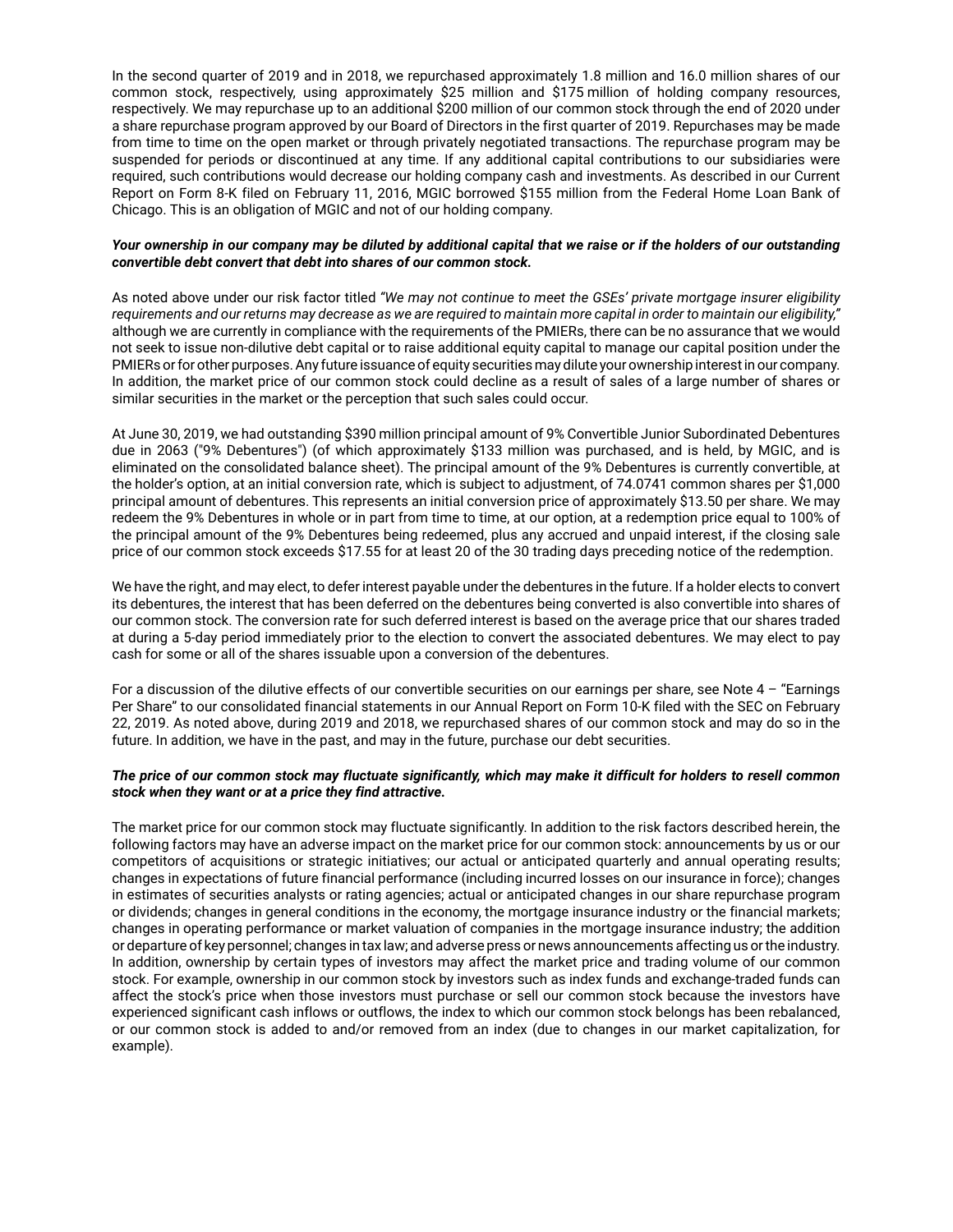#### *We could be adversely affected if personal information on consumers that we maintain is improperly disclosed and our information technology systems may become outdated and we may not be able to make timely modifications to support our products and services.*

As part of our business, we maintain large amounts of personal information on consumers. While we believe we have appropriate information security policies and systems to prevent unauthorized disclosure, there can be no assurance that unauthorized disclosure, either through the actions of third parties or employees, will not occur. Unauthorized disclosure could adversely affect our reputation, result in a loss of business and expose us to material claims for damages.

We rely on the efficient and uninterrupted operation of complex information technology systems. All information technology systems are potentially vulnerable to damage or interruption from a variety of sources, including through the actions of third parties. Due to our reliance on our information technology systems, their damage or interruption could severely disrupt our operations, which could have a material adverse effect on our business, business prospects and results of operations.

In addition, we are in the process of upgrading certain of our information systems that have been in place for a number of years and continue to deploy and enhance our loan level pricing system. The implementation of these technological improvements, as well as their integration with customer systems when applicable, is complex, expensive and time consuming. If we fail to timely and successfully implement and integrate the new technology systems, or if the systems do not operate as expected, it could have an adverse impact on our business, business prospects and results of operations.

## *Our success depends, in part, on our ability to manage risks in our investment portfolio.*

Our investment portfolio is an important source of revenue and is our primary source of claims paying resources. Although our investment portfolio consists mostly of highly-rated fixed income investments, our investment portfolio is affected by general economic conditions and tax policy, which may adversely affect the markets for credit and interest-ratesensitive securities, including the extent and timing of investor participation in these markets, the level and volatility of interest rates and credit spreads and, consequently, the value of our fixed income securities, and as such, we may not achieve our investment objectives. Volatility or lack of liquidity in the markets in which we hold securities has at times reduced the market value of some of our investments, and if this worsens substantially it could have a material adverse effect on our liquidity, financial condition and results of operations.

For the significant portion of our investment portfolio that is held by MGIC, to receive full capital credit under insurance regulatory requirements and under the PMIERs, we generally are limited to investing in investment grade fixed income securities whose yields reflect their lower credit risk profile. Our investment income depends upon the size of the portfolio and its reinvestment at prevailing interest rates. A prolonged period of low investment yields would have an adverse impact on our investment income as would a decrease in the size of the portfolio.

In addition, we structure our investment portfolio to satisfy our expected liabilities, including claim payments in our mortgage insurance business. If we underestimate our liabilities or improperly structure our investments to meet these liabilities, we could have unexpected losses resulting from the forced liquidation of fixed income investments before their maturity, which could adversely affect our results of operations.

### *Our financial results may be adversely impacted by natural disasters; certain hurricanes may impact our incurred losses, the amount and timing of paid claims, our inventory of notices of default and our Minimum Required Assets under PMIERs.*

Natural disasters, such as hurricanes, tornadoes, earthquakes, wildfires and floods, could trigger an economic downturn in the affected areas, which could result in a decline in our business and an increased claim rate on policies in those areas. Natural disasters could lead to a decrease in home prices in the affected areas, which could result in an increase in claim severity on policies in those areas. If we were to attempt to limit our new insurance written in disaster-prone areas, lenders may be unwilling to procure insurance from us anywhere.

Natural disasters could also lead to increased reinsurance rates or reduced availability of reinsurance. This may cause us to retain more risk than we otherwise would retain and could negatively affect our compliance with the financial requirements of the PMIERs.

The PMIERs require us to maintain significantly more "Minimum Required Assets" for delinquent loans than for performing loans; however, the increase in Minimum Required Assets is not as great for certain delinquent loans in areas that the Federal Emergency Management Agency has declared major disaster areas. An increase in delinquency notices resulting from a natural disaster may result in an increase in "Minimum Required Assets" and a decrease in the level of our excess "Available Assets" which is discussed in our risk factor titled *"We may not continue to meet the GSEs' private*